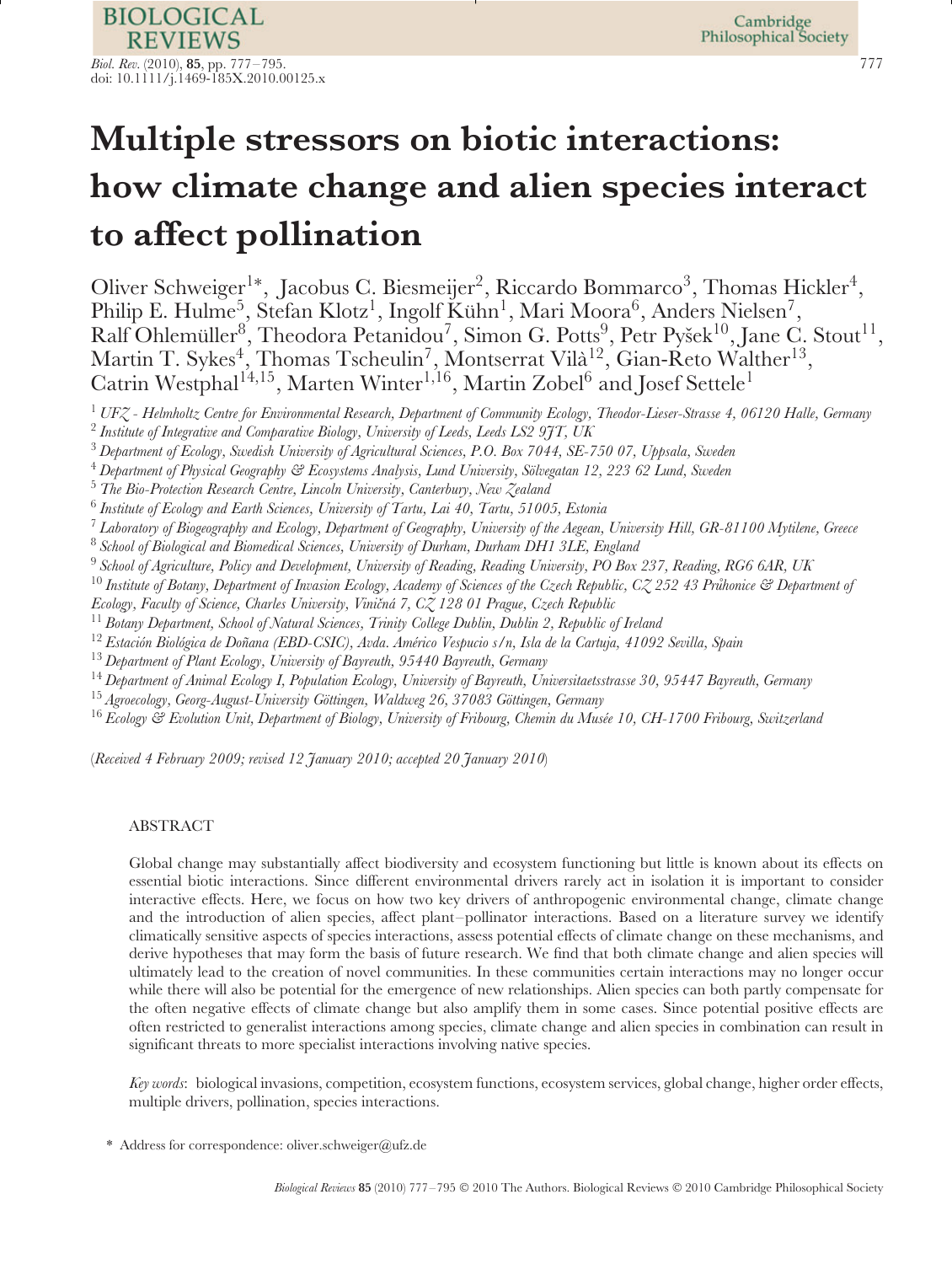## **CONTENTS**

# **I. INTRODUCTION**

It is well established that ongoing global change may significantly impact biodiversity (Vitousek *et al*., 1997; Dukes & Mooney, 1999; Sala *et al*., 2000) and may lead to the generation of novel communities (Ohlemüller *et al.*, 2006; Hobbs*et al*., 2006; Williams & Jackson, 2007). While separate effects of the main drivers of global change, such as climate change, habitat loss, nitrogen deposition and biological invasions are increasingly well documented (Millennium Ecosystem Assessment, 2005), much less is known about their consequences when acting in combination (Sala *et al*., 2000). This may result in flawed conclusions since multiple pressures can act in a non-additive manner on biodiversity (Stevens, 2006). In addition, studies on the effects of global change have largely focused on responses in organism physiology, population size or on community metrics such as species richness, but knowledge about their effects on conditions for biotic interactions in the novel communities is scarce (Tylianakis *et al*., 2008). Yet, biotic interactions form an indispensable basis for the functioning of ecosystems and the provision of ecosystem services. Thus, the consideration of the effects of multiple interacting drivers of global change on biotic interactions (Ibáñez et al., 2006; Elzinga et al., 2007) represents a significant challenge for predicting the future consequences of global change (Tylianakis *et al*., 2008).

The effects of drivers acting in combination on biotic interactions can be highly complex and impact trophic levels or species groups differently (Walther, 2010). To deal with the complexities of multiple interactions in diverse species communities, and to obtain a high level of detail, we focus on two major drivers of global change, climate change and alien species, and their interactive effects on pollination. Species-specific responses to various components of climate change have the potential to cause temporal, spatial, or functional shifts in the composition of species assemblages that affect species interactions (Harrington, Woiwod & Sparks, 1999; Traveset & Richardson, 2006; Menéndez *et al*., 2008; Schweiger *et al*., 2008).

We define alien species as taxa that are new to a region and have established self-maintaining populations in the wild as a result of their introduction *via* direct human activities (cf. Richardson *et al.*, 2000; Pyšek *et al.*, 2004). They can thereby impact ecological interactions that have established over evolutionary time scales, cause the loss of biodiversity, and alter the structure and function of whole ecosystems (Levine *et al*., 2003; MacDougall & Turkington, 2005; Vila` *et al*., 2010). In addition, the colonisation, establishment and survival of alien species can be modified by climate change (Walther *et al*., 2009). This may subsequently alter the network of existing species interactions which may lead to unanticipated effects on ecosystems (Tylianakis *et al*., 2008). It is therefore crucial to consider the impact of biological invasions in the light of climate change.

In this review, we focus on pollination since it is a key ecosystem function and a basis for the maintenance of biodiversity (Kremen, 2005; Balvanera, Kremen & Martinez-Ramos, 2005). In addition, pollination is one of the best-studied ecosystem services in terms of understanding qualitative links between provider and beneficiary and this facilitates the investigation of interactive impacts of invasions and climate change. An estimated 60–80% of wild plants and 35% of global crop production depends on animal pollination (Kearns, Inouye & Waser, 1998; Ashman *et al*., 2004; Klein *et al*., 2007). However, concerns about the loss of pollinators have grown (Kearns *et al*., 1998; Steffan-Dewenter, Potts & Packer, 2005), and parallel declines in bee species richness and insect-pollinated plants indicate a potential reduction in pollination services and/or in available flower resources for flower-visiting insects (Biesmeijer *et al*., 2006). While reviews have attempted to assess the separate impacts of climate change (Hegland *et al*., 2009) and species invasions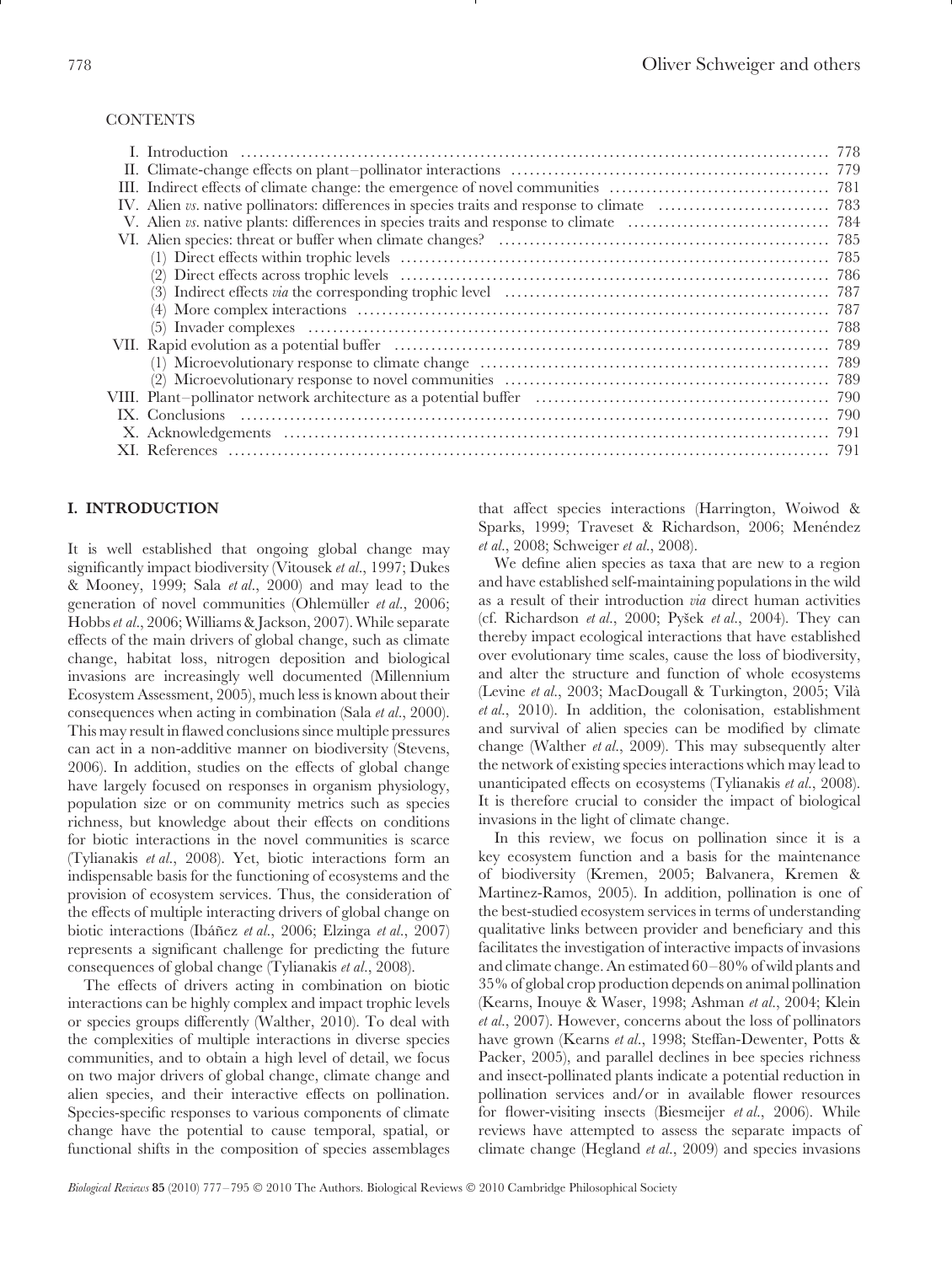

**Fig. 1.** Indirect effects of climate change (thick arrows) on interactions (thin arrows a-f) within a simplified pollination network of alien and native plants and pollinators. Dark grey arrows, negative effects; light grey arrows, positive effects; white arrow, no effects.

(Bjerknes *et al*., 2007; Morales & Traveset, 2009) on native plant–pollinator networks, relatively little is known about the potential combined effects of these two environmental drivers (Tylianakis *et al*., 2008).

Here we propose a framework for the assessment of how these two drivers interact to affect plant–pollinator interactions (Fig. 1). In particular we identify climate-changesensitive mechanisms for different pairwise interactions. We start with interaction mechanisms of native plants and pollinators (arrow a in Fig. 1), followed by a review of effects of alien species within trophic levels (arrows b and c in Fig. 1) and across trophic levels (arrows d and e in Fig. 1). We then condense knowledge about more complex indirect interactions across corresponding trophic levels (i.e. plantpollinator-plant, arrows e-a in Fig. 1; and pollinator-plantpollinator, arrows d-a in Fig. 1), and finally we investigate interactions between alien plants and pollinators (arrow f in Fig. 1). For all these mechanisms of interactions we assess potential effects of climate change and derive hypotheses that may form the basis of future research (Tables  $1-4$ ).

## **II. CLIMATE-CHANGE EFFECTS ON PLANT–POLLINATOR INTERACTIONS**

Recent global warming is known to have altered existing species interactions by either addition or loss of species from local plant and animal assemblages (Parmesan, 2006; Hegland *et al*., 2009). The consequences for pollination mutualisms are complex but one clear expectation is the disruption of ecological matches such as spatial and temporal synchronicity of occurrence (Parmesan, 2006; Memmott *et al*., 2007; Hegland *et al*., 2009), or morphological and physiological interdependencies (Bond, 1994; Corbet, 2000).

Temporal mismatches are increasingly well documented for species interactions in general (Parmesan, 2006) and for plant–insect interactions in particular (Visser & Both, 2005; Memmott *et al*., 2007; Both *et al*., 2009) and have recently been reviewed by Hegland *et al*. (2009). Under climate warming, flowering periods (e.g. Fitter & Fitter, 2002; Badeck *et al*., 2004; Menzel *et al*., 2006) and/or flight times may initiate earlier and/or last longer (e.g. Roy & Sparks, 2000) but plant and insect phenology may respond to different environmental cues or different thresholds of the same cue and thus may not respond equally to climate change (Visser & Both, 2005; Both *et al*., 2009). Although many plant–insect interactions have a long evolutionary history and have been maintained through a range of natural climate cycles in the past, synchrony may be lost due to the relative speed of anthropogenic climate change (Yurk & Powell, 2009). For plant–herbivore systems, the general pattern seems to be that insect phenologies advance more than plant phenologies (Visser & Both, 2005; Both *et al*., 2009). This was also observed for two pollinator species (*Apis mellifera* L. and *Pieris rapae* L.) and their preferred forage plants on the Iberian Peninsula (Gordo & Sanz, 2005; reviewed in Hegland *et al*., 2009). The occurrence of *A. mellifera* changed from about 10 days later than the flowering of crucial host plants to about 25 days earlier during the last 30 years, while the advancement was not so drastic for *P. rapae* (5 days later compared to 15 days earlier; Table 1).

Climate change may also affect co-occurrences of plant and pollinator species in space. Range shifts in plants (e.g. Thuiller *et al*., 2008; Lenoir *et al*., 2008; Pompe *et al*., 2008) and pollinators (e.g. Parmesan, 1996; Parmesan *et al*., 1999; Menéndez et al., 2007; Wilson et al., 2007; Settele et al., 2008) are documented and projected, but it is likely that current species distribution overlaps will not remain the same (Table 1). Schweiger *et al*. (2008), for instance, modelled the climatic niche for the butterfly *Boloria titania* Esper and its larval host plant *Polygonum bistorta* L. and found that the overlap of their climatic niches will be considerably reduced under future projected climate change scenarios. These local disruptions of rather basic trophic interactions may well apply to other more complex interactions such as pollination.

Climate change may also affect morphological and physiological matching of plant and pollinator species. Successful pollination of a particular plant is often determined by the appropriateness of pollinator morphological characteristics, e.g. tongue length, while a particular pollinator can forage profitably only on plants that offer adequate and accessible rewards, e.g. pollen or nectar (Corbet, 2000). Consequently, associations between pollinator body size and plant functional type have been reported (Bond, 1994; Corbet, 2000). Such size-dependencies are a likely result of pollinator-mediated selection processes (Steiner, Whitehead & Johnson, 1994; Johnson & Steiner, 1997). Species-specific flower size, for instance, has been shown to increase along an elevation gradient (Malo & Baonza, 2002; Herrera, 2005) and is correlated with the average body size of the pollinator community (Malo & Baonza, 2002). Malo & Baonza (2002) argue that Bergman's rule applies to insect pollinators with larger body sizes at higher altitudes and latitudes as a response to lower temperatures (but see Hawkins, 1995; Hawkins & DeVries,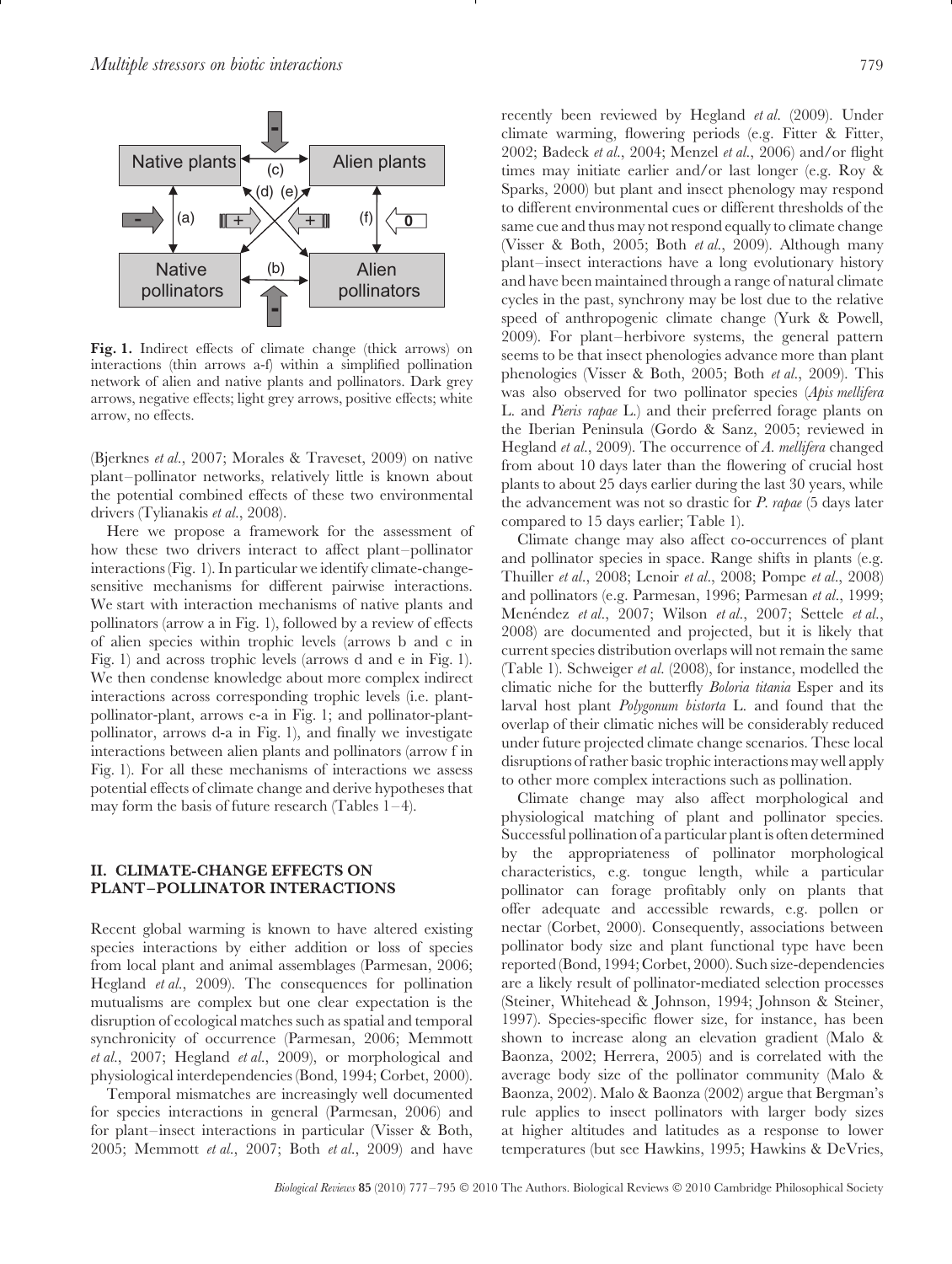| Climate change affects:                                 | Indication                                                                             | Consequences                                                             | Indication                                                                                                                          | Hypothesis                                                                                                                                                 |
|---------------------------------------------------------|----------------------------------------------------------------------------------------|--------------------------------------------------------------------------|-------------------------------------------------------------------------------------------------------------------------------------|------------------------------------------------------------------------------------------------------------------------------------------------------------|
| phenology of plants and<br>pollinators                  | Phenological changes<br>reported <sup>1</sup>                                          | Disrupted temporal<br>matching                                           | Phenologies of pollinators<br>advance more than<br>plant phenologies <sup>2</sup>                                                   | Partial or full uncoupling<br>of pollinator flight<br>period and flower<br>blooming                                                                        |
| spatial distribution of<br>plants and pollinators       | Distributional changes<br>reported <sup>1</sup>                                        | Disrupted spatial<br>matching                                            | Potential co-occurrence of Increased or full<br>a butterfly and its larval<br>host plant is projected<br>to be reduced <sup>3</sup> | mismatching in<br>pollinator and plant<br>ranges                                                                                                           |
| pollinator body size<br>distribution                    | Bergman's rule may apply Disrupted morphological<br>to insect pollinators <sup>4</sup> | matching                                                                 | Associations between<br>pollinator body size and<br>plant functional type <sup>5,6</sup>                                            | Pollen limitation because<br>of mismatching in<br>(size-dependent)<br>pollinator and plant<br>morphology                                                   |
| nectar quantity and<br>quality                          | Sucrose content changes<br>with temperature <sup>7</sup>                               | Disrupted energetic<br>matching                                          | Pollinator behaviour is<br>affected by sucrose<br>$\mbox{content}^8$                                                                | Pollen limitation because<br>of lowered nectar<br>quantity and quality                                                                                     |
| pollinator energy demand Metabolic rates increase       | with temperature <sup>9</sup>                                                          | Disrupted energetic<br>matching                                          | Sucrose content changes<br>with temperature <sup>7</sup>                                                                            | Increased energy demands<br>of small pollinators can<br>not be fully<br>compensated by nectar<br>production in<br>increasingly hotter and<br>dryer regions |
|                                                         | Flight metabolic rate<br>decreases with<br>increasing<br>temperature <sup>10</sup>     | Eased energetic matching                                                 | Crop loading and foraging Large pollinators can<br>behaviour affected by<br>temperature <sup>10</sup>                               | spend more time on<br>foraging when cooler<br>regions get warmer                                                                                           |
| plant community structure Changes reported <sup>1</sup> |                                                                                        | Conditions of competition Decreased pollinator<br>for pollinators change | availability for a<br>particular plant <sup>11</sup>                                                                                | Pollen limitation because<br>of decreased plant<br>attractiveness                                                                                          |
|                                                         |                                                                                        | Facilitative structure<br>changes                                        | Increased pollinator<br>availability for a<br>particular plant <sup>12,13</sup>                                                     | Decreased pollen<br>limitation because of<br>increased pollinator<br>availability                                                                          |
| pollinator community<br>structure                       | Changes reported <sup>1</sup>                                                          | Pollination effectiveness<br>changes                                     | Plant species richness<br>depends on functional<br>diversity and<br>complementarity of<br>pollinators <sup>14,15</sup>              | Pollen limitation when<br>functional diversity or<br>complementarity of<br>pollinators is decreased                                                        |

Table 1. Climate-change effects on species and communities, potential consequences for plant–pollinator interactions, and derived hypotheses. For potentially contradicting evidence see text. Indication provides evidence from literature given as superscripts

References: 1, Parmesan (2006); 2, Gordo & Sanz (2005); 3, Schweiger *et al*. (2008); 4, Malo & Baonza (2002); 5, Bond (1994); 6, Corbet (2000); 7, Petanidou & Smets (1996); 8, Golubov *et al*. (1999); 9, Gillooly *et al*. (2001); 10, Afik & Shafir (2007); 11, Palmer *et al*. (2003); 12, Moeller (2004); 13, Molina-Montenegro *et al*.(2008); 14, Fontaine *et al*. (2006); 15, Fleming *et al*. (2001).

1996). These large-bodied pollinators may in turn select for large flowers. Furthermore, Johnson, Delph & Elderkin (1995) demonstrated decreased pollination success when petal size of *Campanula americana* L. was artificially reduced indicating high interrelation of flower size and a given pollinator community. These evolutionary relationships are not always so straightforward. Mayfield, Waser & Price (2001) demonstrated that *Ipomopsis aggregata* (Pursh) V. Grant is seemingly adapted to hummingbirds while the most efficient but less reliable pollinators are long-tongued bumblebees. They conclude that an optimally specialised floral morphology is not always achievable and that particular constraints favour at least some degree of generalisation. However, global-warming-induced shifts in the body size

distributions of local pollinator communities to smaller sizes, according to Bergman's rule, may lead in many cases to a mismatch in pollinator and plant morphology and reduced pollination. This will particularly apply to plant species with specialised flower morphologies that restrict the body-size ranges of potential pollinators (Table 1).

There is no corresponding evidence that flower size will be influenced directly by changes in climate but the adequacy and accessibility of nectar reward may change considerably with changing temperature and water supply (Willmer & Corbet, 1981). Nectar secretion can be reduced by water stress, and analysis of the percentage of sucrose in the nectar of the Mediterranean plant *Thymus capitatus* (L.) Hoffmanns. & Link revealed a hump-shaped relationship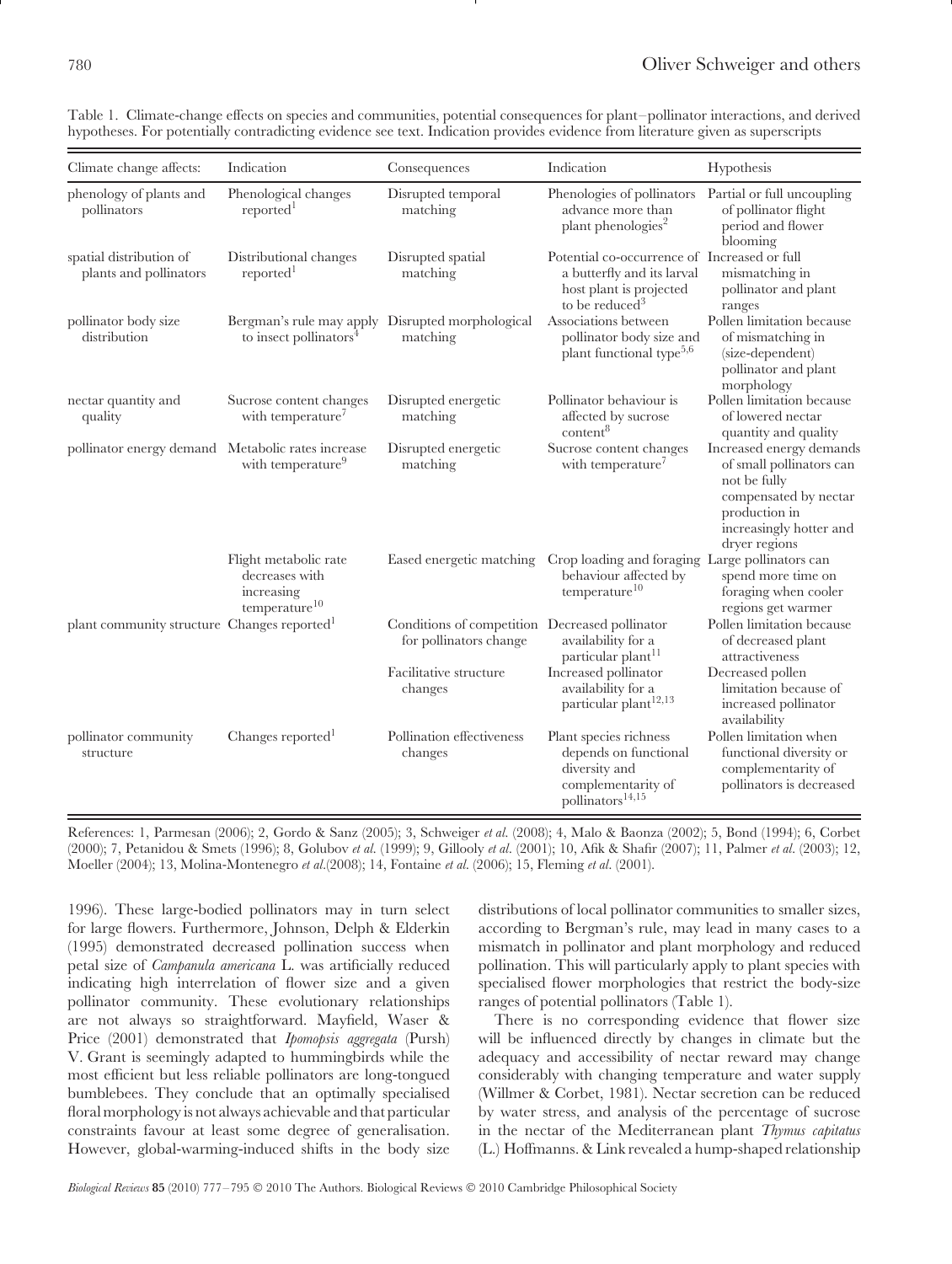| Climate change affects:                                                                                        | Indication                                                                                                                                                | Consequence                                                                          | Indication                                                                                                                 | Hypothesis                                                                          |
|----------------------------------------------------------------------------------------------------------------|-----------------------------------------------------------------------------------------------------------------------------------------------------------|--------------------------------------------------------------------------------------|----------------------------------------------------------------------------------------------------------------------------|-------------------------------------------------------------------------------------|
| domesticated alien<br>pollinators less than<br>native specialists                                              | Domesticated alien<br>pollinators are<br>generalists with broad<br>niches <sup>1</sup> and effects of<br>climate change may be<br>diminished <sup>2</sup> | Relative competitive<br>ability of domesticated<br>alien pollinators may<br>increase | Range of generalist<br>butterfly species<br>increased during<br>climate change while<br>specialists decreased <sup>3</sup> | Impact of domesticated<br>alien pollinators will<br>increase                        |
| some alien plants less than Invasive alien plants are<br>native specialists or<br>even favours alien<br>plants | highly competitive <sup>4</sup> and<br>effects of climate change<br>may be diminished <sup>5</sup>                                                        | Relative competitive<br>ability of alien plants<br>may increase                      | Some alien plants are<br>successful in novel<br>communities and novel<br>climates <sup>6</sup>                             | Impact of some alien<br>plants will increase                                        |
| distributional potential of<br>domesticated alien<br>pollinators                                               | Climatic conditions halt<br>the recent rapid spread<br>of Africanized<br>honeybees <sup>7,8</sup>                                                         | Introgression of invasive<br>genes into local gene<br>pools                          | Hybridisation and<br>replacement of<br>European honeybees by<br>Africanised honeybees <sup>9</sup>                         | Subspecies of native<br>pollinators go extinct                                      |
| distribution of alien plants                                                                                   | Distributional changes<br>reported <sup>10</sup>                                                                                                          | Introgression of invasive<br>genes into local gene<br>pools                          | Hybridisation between<br>native and alien<br>plants <sup>11</sup>                                                          | Subspecies of native plants<br>go extinct                                           |
| distribution of pathogens<br>and their vectors                                                                 | Translocation of<br>honeybees discussed as<br>sources of new<br>pathogens <sup>12</sup>                                                                   | Transmission of<br>pathogens to native<br>pollinators                                | Honeybee viruses easily<br>expand to multiple<br>$hosts$ <sup>13</sup>                                                     | Native pollinators suffer<br>more from (alien)<br>pathogens than the<br>alien hosts |
| virulence of pathogens                                                                                         | Virulence depends on<br>temperature <sup>14,15</sup>                                                                                                      | Altered transmission of<br>parasites and diseases to<br>native pollinators           | Honeybee viruses easily<br>expand to multiple<br>$\text{hosts}^{13}$                                                       | Pathogen pressure will be<br>regionally lowered or<br>increased                     |

Table 2. Direct effects of alien species within trophic levels in response to climate change, potential consequences, and derived hypotheses. For potentially contradicting evidence see text. Indication provides evidence from literature given as superscripts

References: 1, Goulson (2003); 2, Lodge (1993); 3, Warren *et al*. (2001); 4, Vila & Weiner (2004); 5, Baker (1974); 6, Vetaas (2002); 7, ` Sheppard *et al*. (1991); 8, Diniz *et al*. (2003); 9, Kraus *et al*. (2007); 10, Walther *et al*. (2009); 11, Daehler & Carino (2001); 12, Cox-Foster *et al.* (2008); 13, Eyer *et al.* (2009); 14, Martín-Hernández *et al.* (2009); 15, García-Fernández *et al.* (1995).

with temperature; an initial increase until 32.5 $^{\circ}\mathrm{C}$  with a sharp decrease above 38◦ C (Petanidou & Smets, 1996). Although average temperatures may reach such a threshold only under the most severe climate-change scenario (Christensen *et al*., 2007), increasing frequencies and amplitudes of climatic extremes, which can easily go far beyond this threshold, could be of particular concern (Easterling *et al*., 2000). Sugar concentration and the resulting viscosity of nectar (Vogel, 1983) impact the energy intake rate of pollinators, which is optimal at intermediate concentration levels (Borrell, 2007), and thus affect pollinator behaviour such as visitation frequency and time spent foraging (Golubov *et al*., 1999). After a potential initial positive effect of increasing temperatures on sucrose content in the nectar, overly hot and arid conditions in the Mediterranean may shift nectar volume and viscosity to sub-optimal levels for nectar-feeding pollinators which can in turn impact pollination success (Table 1).

Climate change may also affect thermal budgets, energy demands and water balance of the pollinators. Large and dark-coloured bees warm up (and cool down) faster than small and light-coloured bees (Pereboom & Biesmeijer, 2003). This results in differences in resource exploitation and might lead to shifts in pollinator assemblages with increasing temperatures (Pereboom & Biesmeijer, 2003). Metabolic rates of exothermic species usually increase with temperature (Gillooly *et al*., 2001). In addition, an insect's water balance has been shown to be important for pollination (Willmer, 1988). The combination of higher metabolic rates leading to greater pollinator water demands and more viscous nectar will thus pose significant constraints on the foraging time of small pollinators (Table 1). By contrast, flight metabolic rate of larger endothermic insects, such as honeybees, decreases with increasing temperature (Afik & Shafir, 2007; Table 1). Thus in cooler regions, such species may be able to spend more time foraging when temperatures are rising (Table 1).

## **III. INDIRECT EFFECTS OF CLIMATE CHANGE: THE EMERGENCE OF NOVEL COMMUNITIES**

Individualistic responses by plants and pollinators to climate change both spatially and temporally as well as the local extinction of native species (Section II) and the introduction of alien species (Sections IV, V, VI) will ultimately lead to the generation of novel biotic communities (Ohlem¨uller *et al*., 2006; Hobbs *et al*., 2006; Williams & Jackson, 2007). Palaeological records of lateglacial plant and insect communities show that this has already been the case (Williams & Jackson, 2007), and considerations about dissimilarities between current and future climates indicate high potential for novel climates (Williams, Jackson & Kutzbacht, 2007) and thus novel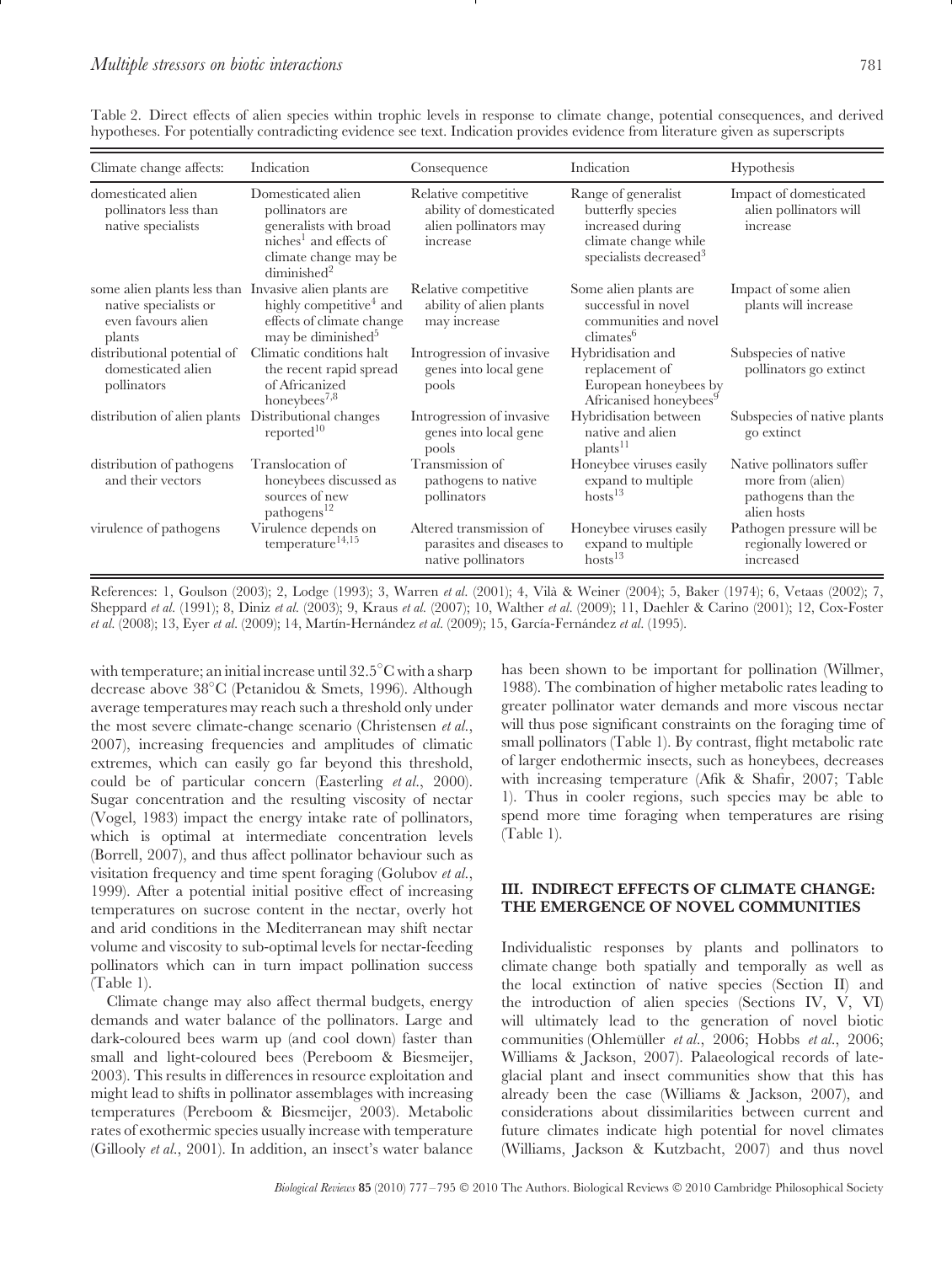| Alien species affect:                             | Indication                                                                                                     | Consequence                             | Indication                                                                                                                                                                        | Hypothesis                                                                                                      |
|---------------------------------------------------|----------------------------------------------------------------------------------------------------------------|-----------------------------------------|-----------------------------------------------------------------------------------------------------------------------------------------------------------------------------------|-----------------------------------------------------------------------------------------------------------------|
| functional pollinator<br>community<br>composition | Domesticated alien<br>pollinators integrate<br>into native<br>plant-pollinator<br>$commu n$ ities <sup>1</sup> | Increased compensatory<br>ability       | Domesticated alien<br>pollinators augment or<br>rescue pollination<br>services in habitat<br>fragments $^{2,3}$                                                                   | Alien pollinators partly<br>compensate and sustain<br>pollination services                                      |
|                                                   |                                                                                                                | Decreased compensatory<br>ability       | Domesticated alien<br>pollinators could lack<br>specialist morphology <sup>4</sup>                                                                                                | Alien pollinators may not<br>compensate for<br>morphological and<br>behavioural mismatches                      |
|                                                   |                                                                                                                |                                         | Domesticated alien<br>pollinators favour<br>highly rewarding plant<br>populations <sup>5,6</sup>                                                                                  | Alien pollinators may not<br>compensate for<br>energetic mismatches                                             |
|                                                   |                                                                                                                | Altered pollination mode<br>and success | Domesticated alien<br>pollinators may stay<br>longer at<br>inflorescences <sup>7</sup> but also<br>move frequently<br>between different<br>species <sup>8</sup>                   | Increased proportion of<br>alien pollinators<br>increases the<br>probability of selfing<br>and/or hybridisation |
| functional plant<br>community<br>composition      | Enthomophilous alien<br>plants integrate into<br>native plant-pollinator<br>communities $9$                    | Increased compensatory<br>ability       | Alien plant <i>Impatiens</i><br>glandulifera facilitates<br>short- and long-term<br>survival of native<br>bumblebees when<br>native nectar sources<br>are scarce <sup>10,11</sup> | Alien plants partly<br>compensate and sustain<br>resource availability                                          |

Table 3. Direct effects of alien species across trophic levels, potential consequences, and derived hypotheses with respect to climate change. For potentially contradicting effects see text. Indication provides evidence from literature given as superscripts

References: 1, Goulson (2003); 2, Dick (2001); 3, Gross (2001); 4, Vaughton (1996); 5, Eickwort & Ginsberg (1980); 6, Sowig (1989); 7, Dupont *et al.* (2004); 8, Brown & Mitchell (2001); 9, Bartomeus, Vilà & Santamaría (2008); 10, Starý & Tkalcù (1998); 11, Kleijn & Raemakers (2008).

communities in the future (Ohlemüller *et al.*, 2006; Williams & Jackson, 2007; Walther, 2010). These novel communities may be characterised by a lack of potentially co-evolved interactions but also by the potential for new interactions (Fig. 2). Given the fundamental niche of a species, potential interactions are restricted to cases of overlap with the fundamental niches of other species. Not all of these interactions can be realised under the given climatic conditions, i.e. the overlap of the fundamental niches of two species may lie outside the current climate. But when climate changes, these former potential interactions can become possible while others may vanish (Fig. 2A,B). The longterm ecological consequences of such community changes for plant–pollinator interactions are still hard to predict. For instance, changes in plant community composition can decrease pollinator availability for a particular plant species *via* changed conditions for competition (Section VI.3; Campbell, 1985; reviewed in Palmer, Stanton & Young, 2003; Table 1).

On the other hand, changes in plant community structure under climate change may also have beneficial effects on pollinator availability *via* facilitation among co-occurring plant species (Table 1). Although we are not aware of studies on the effects of climate change on facilitation, there are several that indicate facilitative effects in changed communities (Section VI.3). Moeller (2004) showed that the number of visiting bees increased and pollen limitation decreased when the annual herb, *Clarkia xantiana* Gray ssp. *xantiana,* occurred together with ecologically similar congeners. Molina-Montenegro, Badano & Cavieres (2008) confirmed that both pollinator visitation rates and seed output of a less attractive plant (*Carduus pycnocephalus* L.) increased when grown together with a more attractive plant (*Lupinus arboreus* L.).

Antagonistic species, such as herbivores or seed predators, may shift under climate warming with potential ecological and evolutionary consequences (Section VII) for the mutualistic plant–pollinator interactions (Toräng, Ehrlén & Agren, 2008). In a study on the perennial bumblebeepollinated alpine herb *Polemonium viscosum* Nutt. at different altitudes, Galen & Cuba (2001) demonstrated shifts in floral shape at lower altitudes where flower-damaging ants are present. Such changes in antagonistic and mutualistic interactions may have consequences for the reproductive success of the pollinated plants as well as for the pollinating bumblebees. Although difficult to predict, it is important to recognise that climate warming can lead to systemic shifts in antagonistic and mutualistic interactions.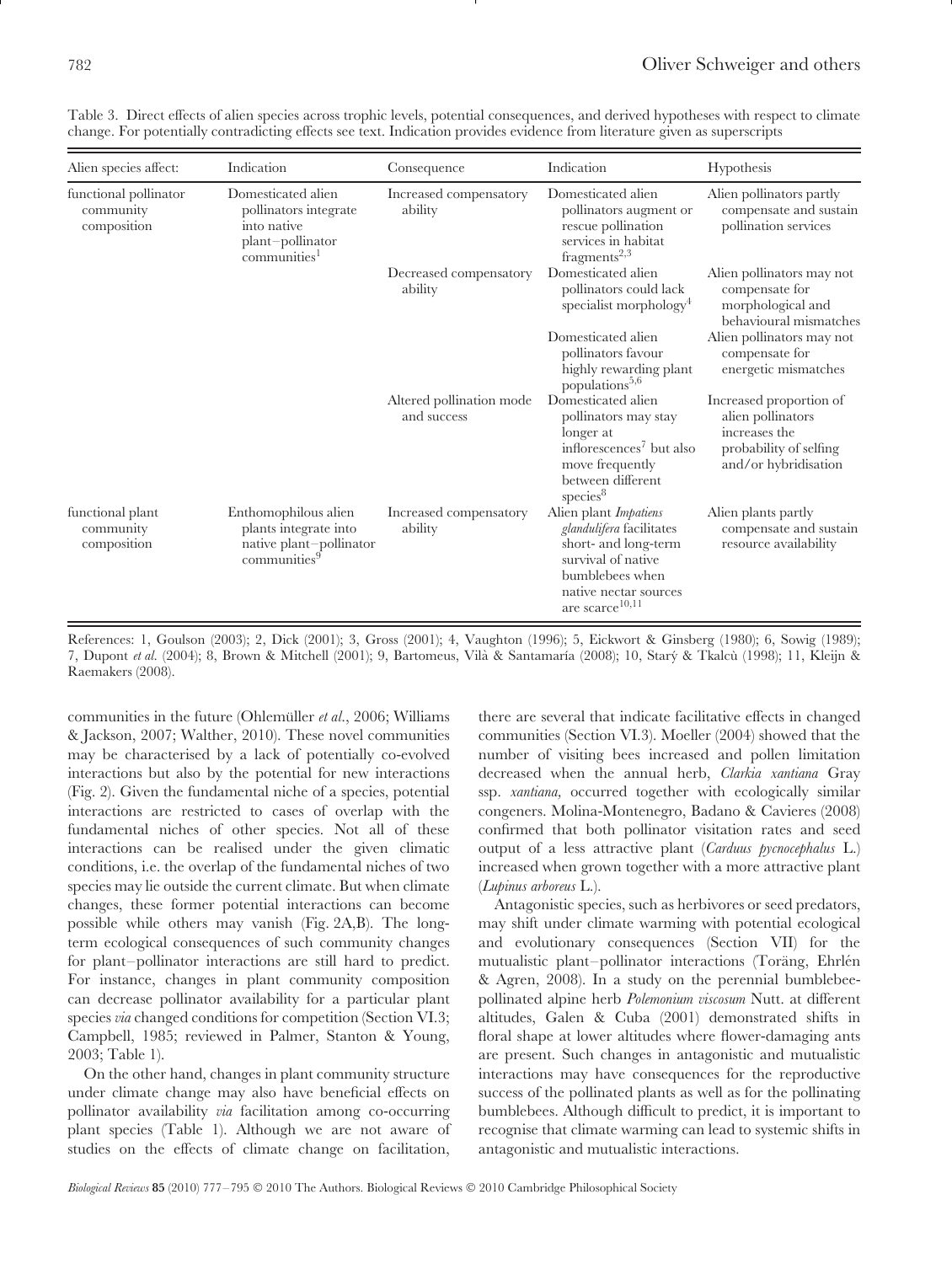| Alien species affect:        | Indication                                                                                               | Consequence            | Indication                                                                            | Hypothesis                                                                                                         |
|------------------------------|----------------------------------------------------------------------------------------------------------|------------------------|---------------------------------------------------------------------------------------|--------------------------------------------------------------------------------------------------------------------|
| floral resource availability | High level of resource<br>overlap between<br>domesticated alien and<br>native pollinators <sup>1,2</sup> | Increased competition  | Reduced reproductive<br>success and body size of<br>native pollinators <sup>3,4</sup> | Reduced plant diversity<br>increases resource<br>competition among<br>alien and native<br>pollinators              |
| pollinator availability      | High attractiveness of<br>many enthomophilous<br>alien plants <sup>5</sup>                               | Increased competition  | Reduced pollinator<br>visitation rate and seed<br>$set^{6,7}$                         | Reduced pollinator<br>diversity increases<br>competition for<br>pollinators and pollen<br>limitation               |
|                              |                                                                                                          | Increased facilitation | Magnet species attract<br>additional pollinators <sup>5,8</sup>                       | Increased diversity of alien<br>plants increases<br>visitation rates and<br>decreases risk of pollen<br>limitation |
|                              |                                                                                                          |                        | Competition and<br>facilitation effects are<br>density dependent <sup>9</sup>         | Indirect effects of alien<br>plants vary regionally                                                                |
| pollen deposition            | Alien plants increase<br>deposition of<br>heterospecific pollen <sup>10</sup>                            | Stigma clogging        | Reduced seed set in spite<br>of increased visitation<br>rates <sup>10</sup>           | Increased diversity and<br>abundance of alien<br>plants increases pollen<br>limitation                             |

Table 4. Indirect effects of alien species across trophic levels, potential consequences, and derived hypotheses with respect to climate change. For potentially contradicting effects see text. Indication provides evidence from literature given as superscripts

References: 1, Thomson (2006); 2, Matsumura *et al*. (2004); 3, Thomson (2004); 4, Goulson & Sparrow (2009); 5, Lopezaraiza-Mikel *et al*. (2007); 6, Chittka & Schürkens (2001); 7, Brown *et al.* (2002); 8, Molina-Montenegro *et al.* (2008), 9, Muñoz & Cavieres (2008); 10, Grabas & Laverty (1999).

Changes in the pollinator community in the course of climate change also might affect pollination effectiveness in some plant species (Section VI.3). In a recent consensus of current knowledge, Hooper *et al*. (2005) agreed that species' functional characteristics strongly influence ecosystem properties, and Lavorel *et al*. (1997) suggest that the effects of changes in pollinator communities might be more related to changes in functional groups than to species composition. Fontaine *et al*. (2006) experimentally demonstrated a positive relationship between the functional diversity of pollinators and plant species richness and highlight the importance of functional diversity for the maintenance of pollination. Furthermore, even if pollination of a particular plant is provided by several species and/or functional groups, pollination can be affected by the loss of single species, as can be expected under climate change, when these species act in a complementary rather than in a compensatory way (Fleming *et al*., 2001; Table 1).

Novel communities will not be random assemblages of species since generalist species tend to be less affected or may even profit from climate change or the presence of novel species, while many specialists may suffer (Section IV; Warren *et al.*, 2001; Menéndez *et al.*, 2006; Pompe *et al.*, 2008; Settele *et al*., 2008). In addition to a simple reduction of climatically suitable area, the likelihood of ecological mismatches will increase with increasing specialisation of interaction between plant and pollinator (Fig. 2C,D). This is supported by studies on plants (Thuiller *et al*., 2005; Broennimann *et al*., 2006) as well as on pollinators (Kotiaho

*et al*., 2005; Williams, Araujo & Rasmont, 2007) which found increased vulnerability of species with narrow niches to climate change. These pronounced differences between specialist and generalist species in their response to climate change, and the likelihood that novel communities will be mainly dominated by generalist species (Warren *et al*., 2001), is of particular importance to understanding impacts of climate change and alien species on pollination.

## **IV. ALIEN** *VS.* **NATIVE POLLINATORS: DIFFERENCES IN SPECIES TRAITS AND RESPONSE TO CLIMATE**

Climate change will affect both the relative performance of already established alien pollinators and the establishment of new taxa both of which may play important roles in future communities (Memmott *et al*., 2007). While 90% of alien invertebrates in Europe were introduced unintentionally, most introductions of alien pollinators were by intention (Roques *et al*., 2009). Most accounts of alien pollinators involve domesticated bees (Goulson, 2003), whilst other non-commercially used alien pollinators are little studied. Thus, for this review we will focus on the former group of domesticated alien pollinators which is comprised mainly by colony-forming social bees (the honeybee *Apis mellifera;* European bumblebees: *Bombus terrestris* L., *B. ruderatus* Fabricius*, B. hortorum* L.) but also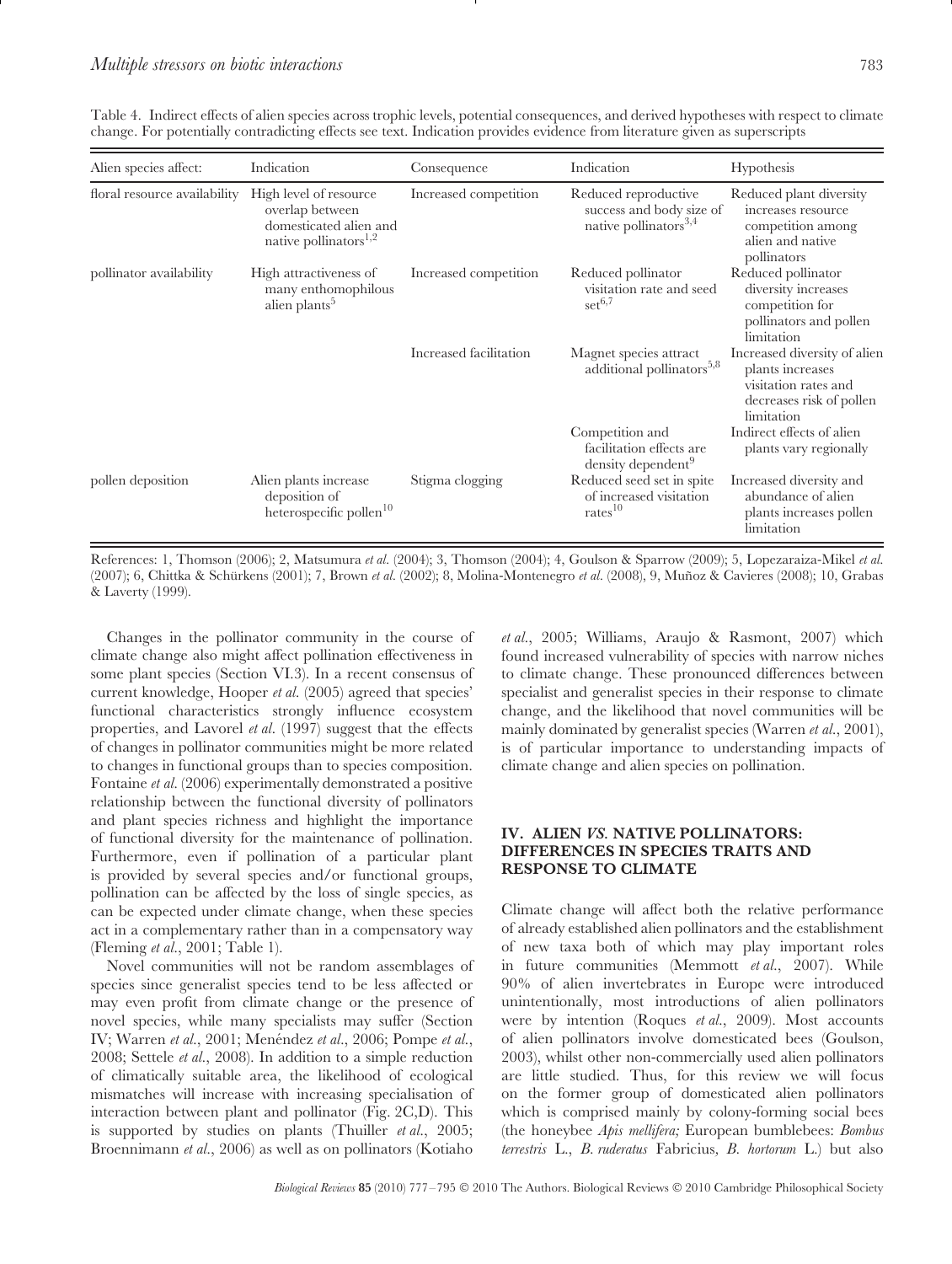

**Fig. 2.** Schematic diagram showing how community changes in the course of climate change may lead to disruptions of existing and generation of novel species interactions. The fundamental niches of three species (Sp 1–3) in a twodimensional niche space are shown as coloured ellipses. Present  $(A, C)$  and future  $(\overline{B}, D)$  climatic conditions are represented as open ellipses. Present-day interactions are restricted to cases where the fundamental niches of two species overlap and where these overlaps are realised within the current environmental conditions (Sp 1 and 2 in A). When climatic conditions change, current interactions can be disrupted but potentially new ones can be realised (Sp and 3 in B). These patterns will depend on the degree of specialisation. The likelihood of novel interactions will be larger for generalist species with large fundamental niches (Sp 1 in A,B) compared to specialist species with restricted fundamental niches (Sp 1 in C,D). Modified after Williams & Jackson (2007).

by some solitary bees (e.g. *Megachile rotundata* Fabricius and *Nomia melanderi* Cockerell; see Goulson, 2003). This group represents a non-random sample of pollinators with a set of common traits which generally facilitate commercial use and might thus also characterise common responses to climate change.

In particular, domesticated alien pollinators tend to be both social and generalist species with broad niches (Goulson, 2003) and thus may not be sensitive to climate change and resulting ecological mismatches (Fig. 2A,B). There is no reason to assume that alien social generalist species are superior to native social generalists under climate change. However, their importance lies in the comparison with the multitude of native specialist and/or solitary species which might be more affected by climate change (Fig. 2C,D). Thus, potential negative effects of alien pollinators are not necessarily a consequence of their alien status but can rather be attributed to their generalist and social lifestyle. In the following we will discuss effects of alien pollinators within the frame of differential response of social and generalist *vs.* solitary and specialist species.

At least three consequences of climate change may provide social and generalist pollinators (such as *Apis* spp. and *Bombus* spp.) with an advantage in inter-specific competition with solitary or specialised pollinators. Firstly, social domesticated pollinators, notably *Apis mellifera*, are widespread, have long foraging seasons and are likely to be phenologically more flexible than some solitary, especially univoltine, species, which are often restricted to narrow activity windows (Wcislo & Cane, 1996). Consequently, social generalists may suffer less from temporal mismatches and so can extend their active season and build up and maintain populations more easily than solitary and more specialised pollinators. Secondly, social and generalist pollinators often have broader diets due to extended flight season and range of worker body sizes (e.g. *Bombus* spp.; Goulson, 2003) and hence are less likely to experience complete temporal and spatial mismatches with their food plants than diet specialists. Thirdly, *Apis* and *Bombus* species tend to do relatively well in environments with spatially variable resource patches as longer flight ranges (Greenleaf *et al*., 2007) and recruitment behaviour (*Apis* spp.) allow much more efficient exploitation of forage (Steffan-Dewenter & Kuhn, 2003; Westphal, Steffan-Dewenter & Tscharntke, 2006). In addition, the large amount of workers of social bee colonies enables optimisation of egg production and food intake (Stevens, Hogendoorn & Schwarz, 2007). Taken together, efficient forage, predictable food intake and parental care enhances reproductive fitness of social bees compared to solitary insects (e.g. Smith, Weislo & O'Donnell, 2003). Further, the ability to store food reserves allows the colony to survive periods of inclement weather or periods of sparse floral reward availability. Consequently, climate change and the predicted increased variability in precipitation and evapotranspiration (Christensen *et al*., 2007) will affect domesticated social generalist bees and thus most alien pollinators much less than most of the solitary specialist predominantly native pollinators (Table 2).

## **V. ALIEN** *VS.* **NATIVE PLANTS: DIFFERENCES IN SPECIES TRAITS AND RESPONSE TO CLIMATE**

Similar to domesticated alien pollinators, alien plants also represent a non-random sample of plant species, and common traits related to their invasion success may be relevant when it comes to the assemblage of future novel communities. Superior competitive ability is one of the most common mechanisms invoked to explain why alien plant species increase in local abundance at the expense of native plant assemblages (Vilà & Weiner, 2004; but see Daehler, 2003), and these interactions are potentially influenced by climate change (Brooker, 2006; Walther *et al*., 2009; Table 2). Traits that can confer an advantage under any type of climate change are also related to high alien species invasiveness and include (1) high growth rate, (2) wide climatic or environmental tolerance, (3) high dispersal ability, and (4) increased potential for rapid microevolutionary changes and corresponding adaptation to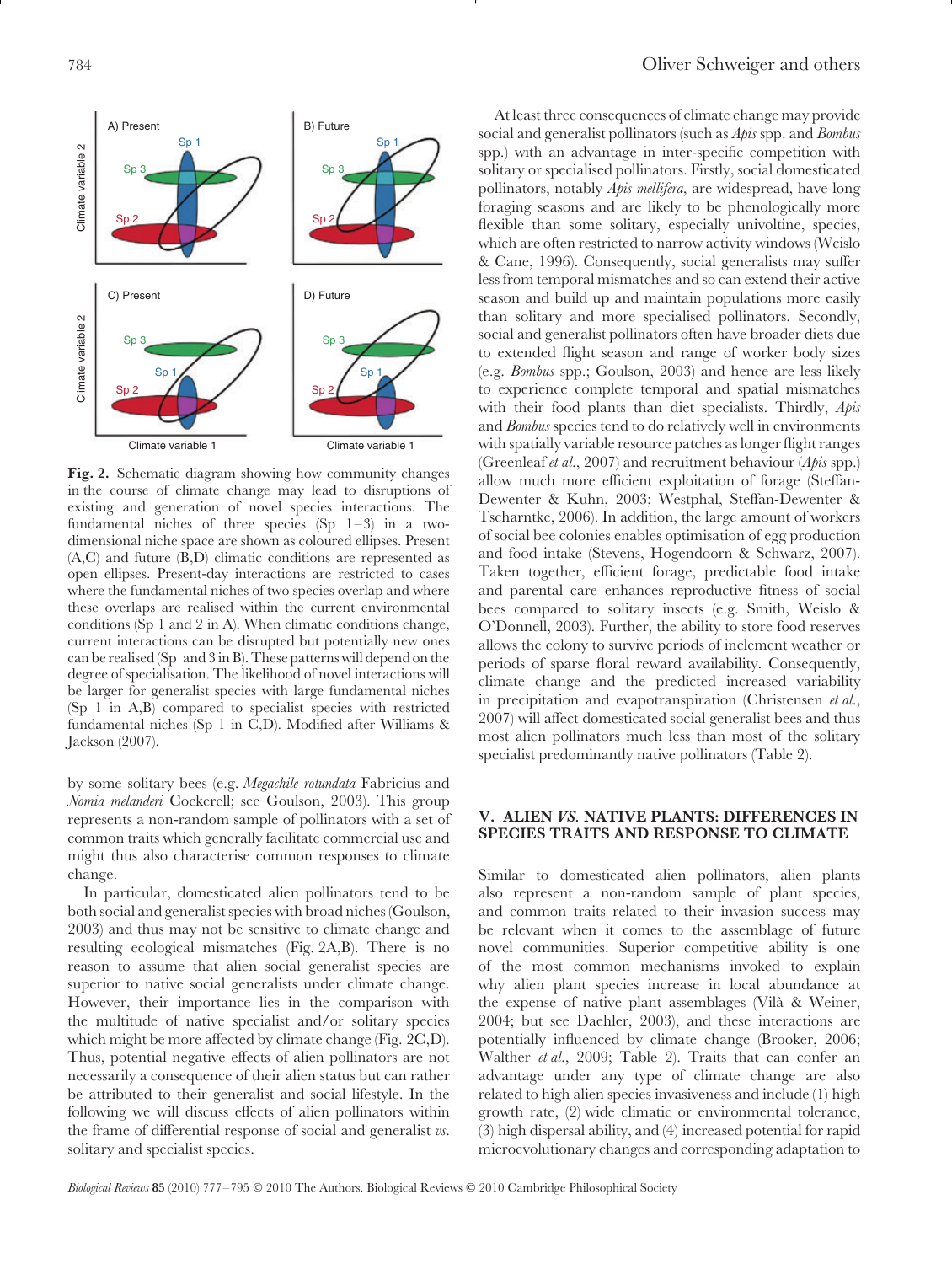changing conditions (e.g. Kolar & Lodge, 2001; Grotkopp, Rejmánek & Rost, 2002; Kühn, Brandenburg & Klotz, 2004*a*; Pyšek & Richardson, 2007).

Increasing temperature and decreasing precipitation have already increased the colonisation potential of some alien plant species *via* increased growth rate. For example, the alien grass *Poa pratensis* L. has colonised Antarctica due to higher survival and growth rate as a response to lengthening of the growing season; it was recorded for the first time in 1944 (Smith, 1996).

Tolerance to a wide range of climates and long-lived seed banks are an advantage in an ecosystem with increasing probability of climatic extremes but as yet there is no evidence that alien species exhibit these traits any more than native species (Vilà *et al.*, 2006). It is intuitive that where alien plants are currently strongly constrained by climate (e.g. by frost sensitivity) that they may benefit from rising average temperatures (e.g. Hanspach *et al*., 2008; several examples in Walther *et al*., 2009). In northern temperate regions, many alien species come from warmer areas (Pyšek *et al*., 2003; Walther *et al*., 2007; Hulme, 2009) and thus may be particularly sensitive to low temperatures but also predisposed to surviving increasing temperatures and drought. Established alien species have been shown to benefit more from singular drought periods when they are more resilient to limited water availability or suboptimal environmental conditions (Vila` *et al*., 2006). Yet such pre-adaptation to warmer environments may be less significant in the dynamics of the species than their response to land-use change and eutrophication (Hulme, 2009).

Possession of an efficient dispersal mechanism is an advantage where species must keep up with any spatial changes to their optimal climate space (Ohlemüller *et al.*, 2006; Thuiller *et al*., 2008). However, in a recent study on the ability of nine plant species to achieve long-distance colonisation of a remote arctic archipelago, Alsos *et al*. (2007) found that wind and drifting sea ice repeatedly transported propagules from several source regions across large distances. They conclude that long-distance dispersal is quite frequent and that establishment limits distribution more than dispersal, at least in the Arctic and in the long term. However, the short-term nature of current climate change might increase the importance of high dispersal capacities. Widespread alien species often possess efficient dispersal mechanisms either using wind or animals to spread seed over long distances (Lloret et al., 2005; Pyšek & Richardson, 2007; Dawson, Burslem & Hulme, 2009). Moreover, a recent study by Niggemann *et al*. (2009) found that alien species benefit more from human dispersal than native species, showing that better natural dispersal ability of alien species may further be amplified by humans, making them more efficient in tracking climate change. Potential sources for spread of alien species are cities which tend to have a warmer climate than surrounding regions (Landsberg, 1981) and are generally rich in alien species (Pyšek, 1998; Kühn, Brandl & Klotz, 2004*b*). Yet the available evidence indicates rather limited

spread of alien species from urban areas in the UK over the last 20 years (Botham *et al*., 2009).

An increased potential for rapid microevolutionary adaptation (see Section VII) may also increase competitive ability of alien plants. For instance, data by Barney, Whitlow and DiTommaso (2009) suggest that since its introduction to North America, *Artemisia vulgaris* L. has evolved a more competitive invasive phenotype, allowing establishment and subsequent dominance in dense stands of existing vegetation. One may expect that potential native competitors, when they are not able to adapt so fast, will either suffer increasingly from changed conditions or even become locally extinct.

In addition to the possible differential impact of climate change on interactions between alien and native plants, the performance of native and alien plant species also depends on community-level processes. Climate change has the potential to shift functional and species dominances in ecosystems (see Section III). Thus, even ecosystems with a currently minor alien component might be converted, under future climate change, to a system dominated by the functional makeup of the alien species already present while competitive hierarchies may be altered (Brooker, 2006).

## **VI. ALIEN SPECIES: THREAT OR BUFFER WHEN CLIMATE CHANGES?**

Effects of alien species may be disentangled into (1) direct effects within trophic levels (plant–plant, pollinator–pollinator; arrows b and c in Fig. 1), (2) direct effects across trophic levels (plant–pollinator and *vice versa*; arrows d and e in Fig. 1), and (3) indirect effects *via* the corresponding trophic level (plant–pollinator–plant, pollinator–plant–pollinator; arrows e-a and d-a in Fig. 1). Their relevance for plant–pollinator interactions will differ markedly.

#### **(1) Direct effects within trophic levels**

Besides altered community structure and competitive conditions, other mechanisms of interaction are likely to alter due to climate change. For instance, species introduction and range expansion can result in the introgression of alien genes into local gene pools, which can lead to the extinction of local (sub-) species (Table 2). Studies on dilution of local gene pools and gene replacement in native pollinator populations are scarce. However, the impact of the invasive Africanized honeybee in South America (introduced in the 1950s in Brazil), which has now largely replaced feral and managed European honeybees (repeatedly introduced since the 1500s; Kraus, Franck & Vandame, 2007), may serve as an example. Africanized honeybees have expanded rapidly since first introductions but seem to have come to a halt due to climatic constraints (Sheppard *et al*., 1991; Diniz *et al*., 2003). However, they can be expected to expand further as a result of climate warming.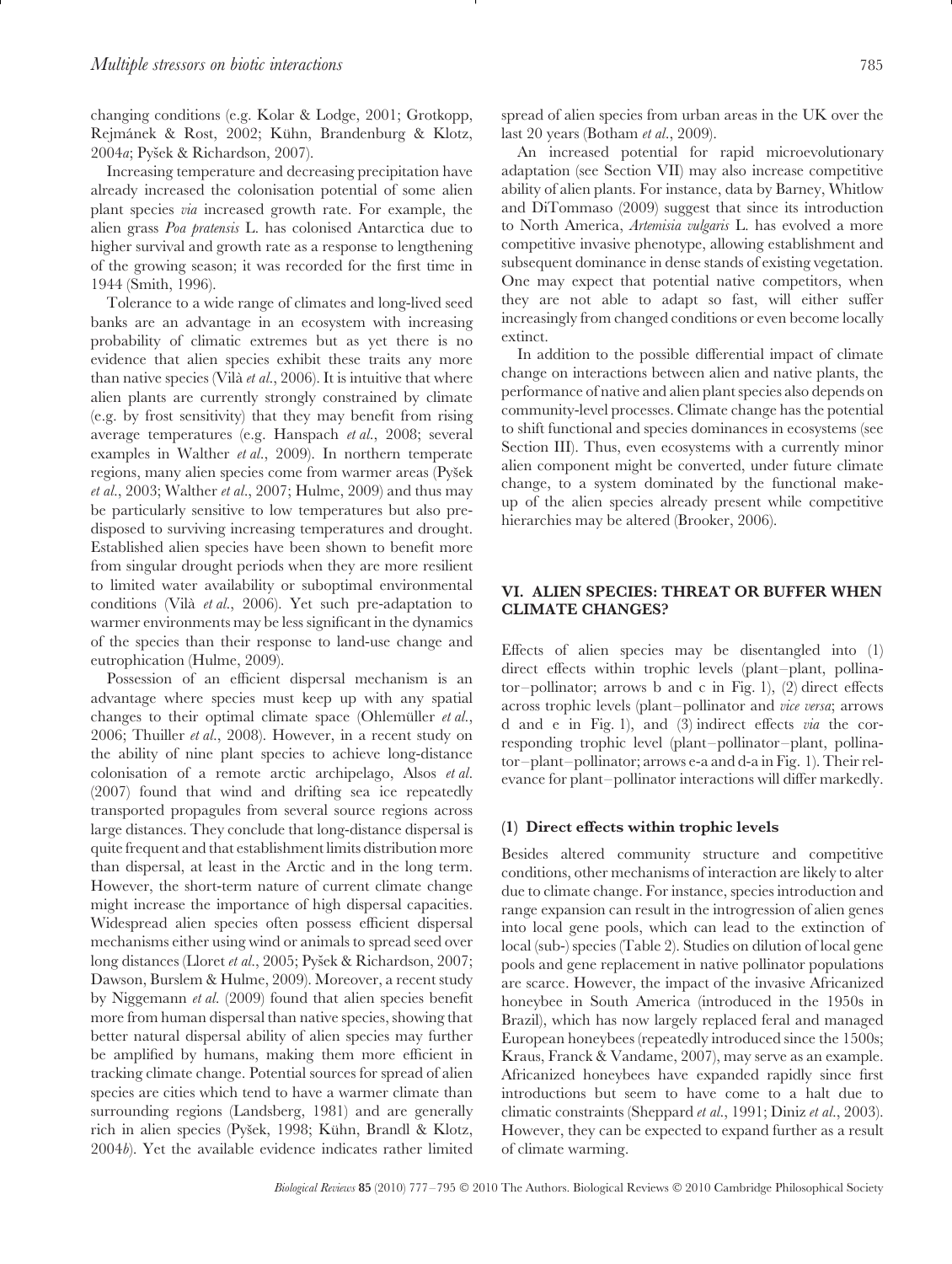Hybridisation has been shown to be an important mechanism of evolution of invasive plant species (Abbott, 1992; Vila, Weber & D'Antonio, 2000; Ellstrand & ` Schierenbeck, 2000) and many widespread and successful invaders are recently formed allopolyploid hybrids (Lee, 2002). Invasive plants may evolve by interspecific hybridisation in the introduced range that creates novel genotypes (Bossdorf *et al*., 2005). Hybridization often has a positive effect on alien species, but also a strong negative impact on natives. Genetic hazard to native populations results from hybridization between alien and native species, which has been demonstrated to affect the genetic composition of the latter (Love & Feigen, 1978; Daehler & Carino, 2001; Table 2).

Alien pollinators may also spread parasites and diseases to native (sub-)species where they may cause serious declines. Translocations of honeybees and therewith also of pathogens are currently debated as one of the reasons for the recently observed honeybee colony collapse disorder (Watanabe, 2008; Anderson & East, 2008; Cox-Foster *et al*., 2008). However, little is known about the potential for interand intra-specific transfer of pathogens in bee communities, though evidence is accumulating that the extent and role of shared pathogens has been underestimated (Woolhouse, Taylor & Haydon, 2001). It seems that honeybee viruses easily expand to multiple hosts (e.g. Eyer *et al*., 2009) and are thus likely to infect native bees (Gilliam, Lorenz & Buchmann, 1994; Stout & Morales, 2009; Table 2).

As with honeybee colony collapse disorder, where no particular pathogen or driver of mortality can be identified as responsible (Cox-Foster *et al*., 2007), a virulent interaction of transferred pests, diseases and other environmental threats such as climate change may also have serious consequences for native bees. Climate change may, for instance, alter pathogen virulence (Table 2). The two microsporidian bee pathogens *Nosema apis* Zander and *N. ceranae* Fries *et al*. have their temperature optimum at 33◦ C while their virulence is markedly reduced at lower (25°C) and higher (37°C) temperatures (Martín-Hernández et al., 2009). Further, the reproductive biology of the ectoparasitic, virus-transmitting mite *Varroa destructor* Anderson and Trueman also depends on ambient temperature and phenology of the vegetation. García-Fernández, Rodriguez and Orantesbermejo (1995) reported that population growth is faster in the Mediterranean climate (Spain) compared to temperate climate and that infestation rates are increased with a prolonged flowering period. Climate warming may thus affect the distribution, seasonality and severity of diseases (Le Conte & Navajas, 2008) and therewith the potential for intra- and inter-specific transfer (Table 2).

## **(2) Direct effects across trophic levels**

Across trophic levels, alien species can generally be considered as additional resources having the potential to compensate for ecological mismatches in the course of climate change. Generalist alien pollinators often integrate into native plant–pollinator networks and they can improve pollination services to native plant species, especially in species-poor islands (Goulson, 2003). Thus, alien pollinators might be able partly to compensate climate-changeinduced spatial and temporal mismatches within native plant–pollinator networks and therefore sustain pollination services (Table 3).

However, such compensatory effects are probably not evenly distributed across species, environments and pollination networks and will not guarantee pollination success for all plant species. For instance, morphological mismatching is not likely to be compensated for by domesticated alien pollinators since generalist alien pollinators could lack specialist pollinator morphology (e.g. tongue length) or behaviour (e.g. buzz pollination) and are thus less efficient at pollinating plants with more complex morphologies than specialised native Pollinators (Vaughton, 1996; Hansen, Olesen & Jones, 2002; Table 3). Also, constraints due to reduced energetic reward or energetic mismatching might not be compensated for by domesticated alien pollinators, since they often have strong preferences for large, mass-flowering and highly rewarding food plant populations (Eickwort & Ginsberg, 1980; Sowig, 1989; Table 3).

In addition, an increasing proportion of alien pollinators could promote alterations in the genetic structure of food plant communities. Domesticated alien pollinators may stay longer at a particular inflorescence and thus can promote higher rates of self-pollination (Dupont *et al*., 2004; Table 3). Furthermore, most domesticated alien pollinators are generally quite loyal to the plant species they visit at any one time, but nevertheless the observed frequent movements between different plant species can produce mixed-species pollen loads (Brown & Mitchell, 2001). This might interfere with native pollen deposition onto the stigma and is suggested to facilitate hybridisation with native plant congeners (Brown, Mitchell & Graham, 2002; Table 3).

Similar to alien pollinators, there is empirical evidence that enthomophilous alien plants are readily integrated into native plant–pollinator networks (Memmott & Waser, 2002; Lopezaraiza-Mikel *et al*., 2007; Stout, 2007; Bartomeus, Vila` & Santamaría, 2008), and might receive more visits from more pollinator species than any native plant species in the community (Vila` *et al*., 2009). Although reproductive traits such as clonal growth and abiotic pollination were positively related to alien plant invasion (Milbau & Stout, 2008), native pollinators can be of crucial importance, especially to obligate animal-pollinated plants with less attractive flowers. For instance, a study on the rapid-spreading alien shrub *Cytisus scoparius* L. in North America revealed a high impact of pollen limitation on seed-set (Parker, 1997). In a follow up study, Parker & Haubensak (2002) compared visitation rates and fruit production of *C. scoparius* and the closely related, co-occurring alien shrub *Genista monspessulana* (L.) L. Johnson. *Genista monspessulana* produced fewer pollen grains than *C. scoparius* (the only reward for insect visitors in both cases), and received fewer visitations. However, these differences in visitation rates were not reflected in differences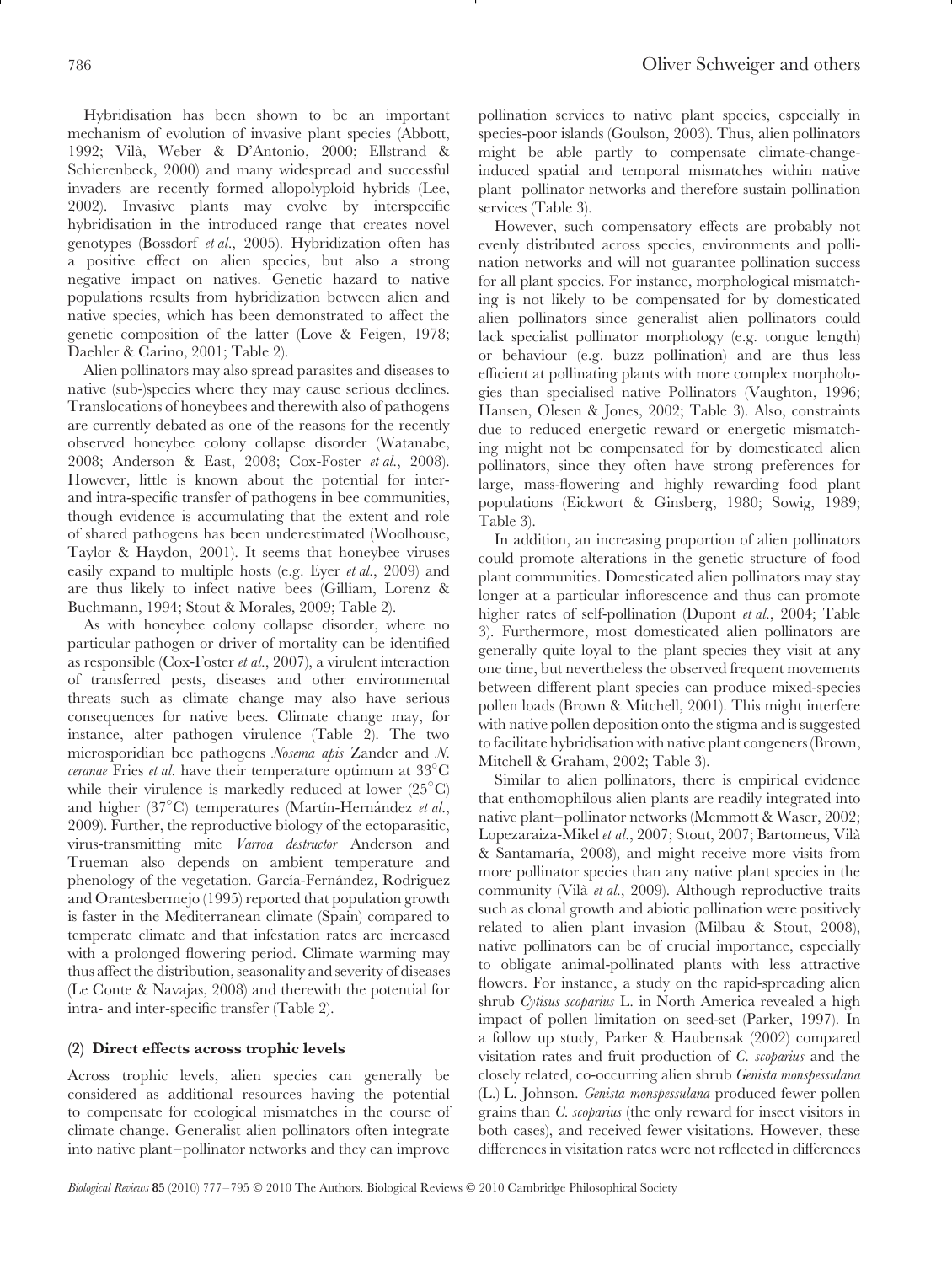of fruit set although pollen limitation was evident for both plants. The importance of potential pollen limitation of alien plants is also supported by the finding that alien plants with longer flowering periods are more successful invaders (Lloret *et al.*, 2005; Pyšek & Richardson, 2007; Küster *et al.*, 2008). Thus, the speed of invasion of highly rewarding alien species that profit from climate change could be increased if also facilitated by native pollinators.

As with alien pollinators, alien plants may compensate for spatial and temporal mismatching in native plant–pollinator networks in the course of climate change by providing additional resources for native pollinators. Several studies have shown that pollinators are sensitive to the distribution of resources and are attracted to areas of high floral rewards (Nielsen & Ims, 2000; Potts *et al*., 2003; Westphal, Steffan-Dewenter & Tscharntke, 2003). Therefore, alien plants that produce showy floral displays and/or large rewards decrease the dependence of native pollinators on native plants and could make an invaded area able to sustain larger pollinator populations. Given that a significant proportion of alien plants are ornamental species selected for long flowering season, appealing scent or showy flowers (Lambdon, Lloret & Hulme, 2008*a*; Lambdon *et al*., 2008*b*) these facilitative interactions with native pollinators may be quite frequent (Table 3).

#### **(3) Indirect effects** *via* **the corresponding trophic level**

Most evidence of indirect effects of domesticated alien pollinators on native pollinators mediated *via* plants reflects resource competition rather than facilitation. A high level of resource overlap among domesticated alien pollinators and many native pollinators [up to 90% for *Apis mellifera* in California, USA (Thomson, 2006); up to 70% for *Bombus terrestris* in Hokkaido, Japan (Matsumura, Yokoyama & Washitani, 2004)] indicates high potential for competition. Yet, whether competition actually occurs and impacts population viability of native pollinators remains controversial. Several studies show no support for negative effects of domesticated alien pollinators (Steffan-Dewenter & Tscharntke, 2000; Roubik & Wolda, 2001; Paini, Williams & Roberts, 2005). However, such studies often rely on easily measured proxies such as niche overlap or correlations in abundance rather than more difficult but superior direct measures of reproductive success or population dynamics that can reveal otherwise undetected effects of competition (Thomson, 2006). Thomson (2004), for instance, found that proximity to experimentally introduced honeybee hives in North America reduced reproductive success of the native *Bombus occidentalis* Greene and suggests nectar scarcity as a potential reason. Similarly, in Scotland, Goulson & Sparrow (2009) found reduced body sizes of workers of four different native bumblebee species in areas with honeybees present. They further argue that reduced worker size is likely to have implications for bumblebee colony success, since smaller workers collect less food than their larger sisters leading to restrictions in food supply for the whole colony

and thus to reduced performance and reproductive success (Table 4).

In the context of climate change it is interesting that the level of competition, measured as resource overlap, seems to increase when floral resources are scarce (Thomson, 2006). Thus, if climate change leads to reduced plant diversity (Thuiller *et al*., 2005; Pompe *et al*., 2008) or potentially to reduced floral rewards (e.g. Petanidou & Smets, 1996; see Section II), negative effects of domesticated alien pollinators on native pollinators may increase *via* increased competition for floral resources (Table 4).

Positive, negative and neutral effects of alien plants on native plant–pollinator interactions and thus native plant pollination have been found (Bjerknes *et al*., 2007; Table 4). Although negative effects seem to dominate, especially when flower colour and symmetry are similar between alien and native plant species (Morales & Traveset, 2009). The strength and direction of these effects are likely to be densitydependent (Morales & Traveset, 2009). It has been shown that low densities of the alien plant *Taraxacum officinale* group in the Andes act as a magnet to native pollinators that otherwise would not have visited patches of native species. On the other hand, high densities of the alien plant reduced pollinator visitation rates and seed output of neighbouring native species (Muñoz & Cavieres, 2008).

Reduced visitation rates are one source of pollen limitation of native plants, while another is the deposition of heterospecific pollen on native stigmas which may interfere with legitimate pollen transfer and fertilization success and, subsequently, reduce seed set (Bjerknes *et al*., 2007; Table 4). Even when the presence of the alien plant *Lythrum salicaria* L. increased visitation rates of the native plant *Eupatorium maculatum* L. in North American wetlands, the seed set of *E. maculatum* decreased as a potential consequence of increased deposition of alien pollen (Grabas & Laverty, 1999). However, in most cases, even at high alien plant densities, alien pollen loads deposited on native stigmas by shared pollinators are too low to reduce reproduction by stigma clogging or saturation of stigmatic surfaces (Bartomeus, Bosch & Vila, 2008; Tscheulin ` *et al*., 2009).

Consequently, the effect of climate change on such indirect interactions seems to be context-dependent and can be expected to differ regionally. In regions where alien plant species are phenotypically similar to native plant species and dominate the provision of resources, the effects on native plant–pollinator interactions will be detrimental while in regions with little contribution of alien species native plant–pollinator communities may even profit from alien plants (Table 4).

#### **(4) More complex interactions**

Actually, interactions of native and alien plants and pollinators in the context of climate change are rather complex and involve feedback loops (Fig. 3). Most studies only address particular aspects, but the Himalayan annual plant *Impatiens glandulifera* Royle, alien to Europe, may serve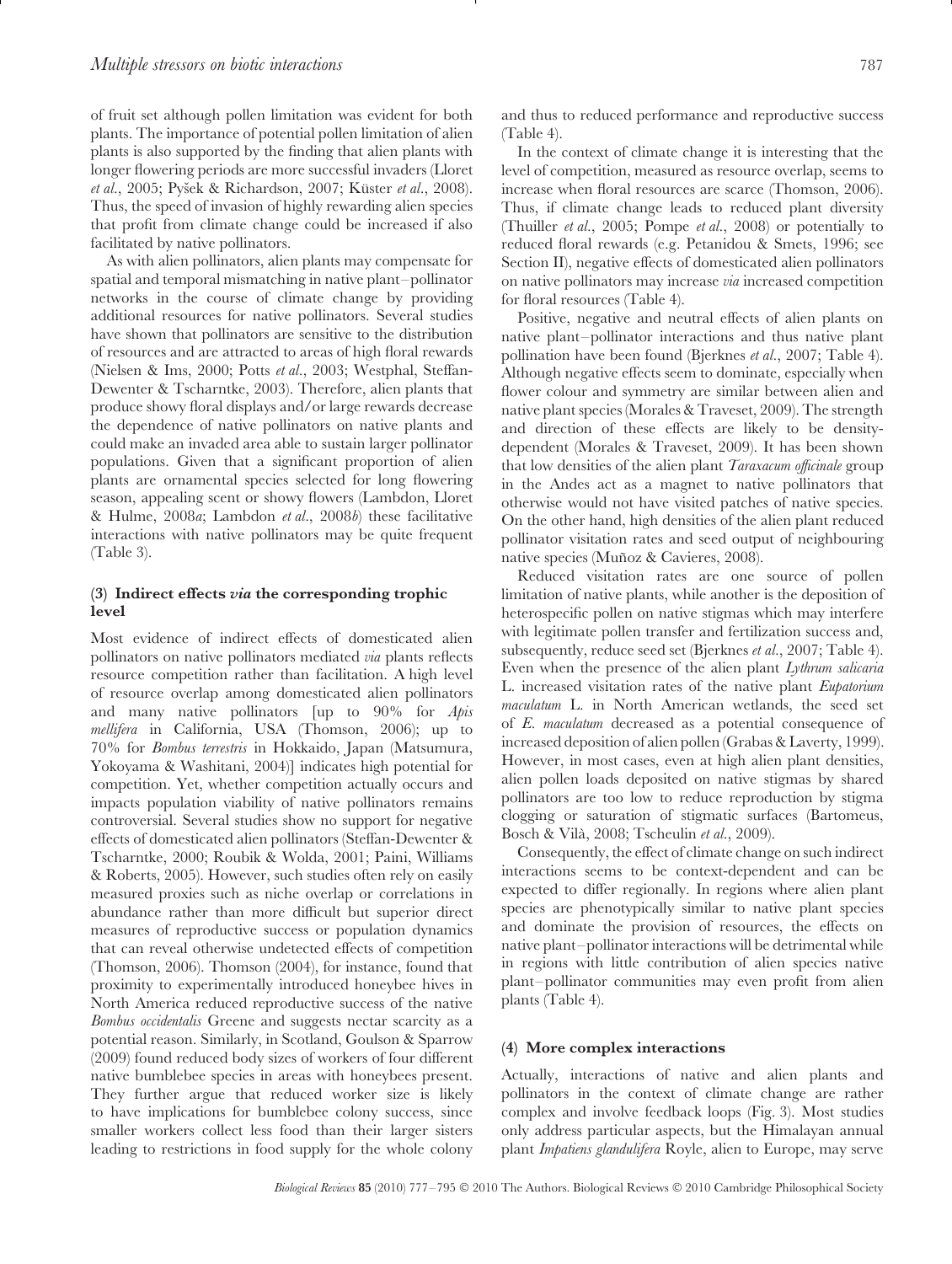

**Fig. 3.** Simplified interactions among the alien plant *Impatiens glandulifera*, native plants and native pollinators. Arrows indicate the consequences after invasion. Dark grey arrows, negative effects; light grey arrows, positive effects; dashed arrow, both positive and negative effects reported. Arrow thickness indicates the intensity of the effects. (a) *Impatiens glandulifera* invades and replaces native riparian plants. (b) Decreased plant diversity decreases pollinator diversity (potential loss of specialists). (c) *I. glandulifera* is self-compatible but still high visitation rates by generalist pollinators enhance seed set. (d) *I. glandulifera* represents an additional nectar source and may improve short- and long-term survival of generalist pollinators. (e) High attraction of *I. glandulifera* impedes pollination of native plants (potentially density dependent). (f) Native community impedes *I. glandulifera* invasion but to a much lesser extent than it is itself impacted through competition.

as a well-studied example with contrasting impacts on native plants and pollinators and their interactions (Fig. 3).

The direct effect of *I. glandulifera* on native vegetation is primarily through competition for microsites, soil resources and light that results in lower species richness (Hulme & Bremner, 2006) and altered plant community structure (Hejda & Pyšek, 2006; a in Fig. 3). These direct effects on the native vegetation are accompanied by indirect effects *via* pollinators (Fig. 3).*Impatiens glandulifera*was widely introduced as a nectar resource by beekeepers and has particularly high nectar secretion rates ( $\sim$ 1.0 mg sugar h<sup>-1</sup>) and as the nectar accumulates in the flowers, it is highly attractive to pollinators (Burquez & Corbet, 1991; Titze, 2000; Nienhuis, Dietzsch & Stout, 2009). Thus, *I. glandulifera* can act as an additional energy source and may facilitate short- and longterm survival of at least some generalist pollinators such as bumblebees (Starý & Tkalců, 1998; Kleijn & Raemakers, 2008). As a result, the richness of the pollinator fauna visiting native plants was increased when vegetation was invaded by *I. glandulifera* and native pollen transfer was higher for some taxa (Lopezaraiza-Mikel *et al*., 2007). However, while *I. glandulifera* may benefit species that almost exclusively utilise the nectar only, this may not be the case for species that require pollen sources (Titze, 2000). Besides positive effects on some pollinators, indirect negative effects of *I. glandulifera* on co-occurring native plants are also evident. For instance, pollinator visitation rates and subsequent seed set in the native *Stachys palustris* L. was reduced in the presence of *I. glandulifera* (Chittka & Schürkens, 2001). However, it is unclear how important a reduction in seed set will be for a self-compatible perennial plant, such as *S. palustris*, that is capable of vegetative reproduction and has a persistent seed bank (Hulme, 1996). As a species with particularly low nectar secretion rates (Comba *et al*., 1999) the response by *S. palustris* may also not be reflective of the flora as a whole.

How might climate change alter this scenario? Currently, there is no evidence that *Impatiens glandulifera* will perform any better or worse than other riparian species, but its annual habit, early germination, high leaf area index, reasonable tolerance of both light and shade, good seed dispersal, high fecundity, and potential for rapid adaptation to local environments may represent advantageous traits under changing conditions so as to maintain its high competitive ability. The species also benefits from longdistance dispersal through movement by humans of seeds for horticulture (Walker, Hulme & Hoelzel, 2009). Additionally, its extraordinarily high rate of sugar production may make *I. glandulifera* still a preferred nectar source and magnet to pollinators when drier conditions decrease general nectar production levels and drive some plants to suboptimal levels. Thus, the most parsimonious prediction is that the future performance of *I. glandulifera* will differ regionally, due to its high dependence on temperature (Willis & Hulme, 2002) and its particular sensitivity to drought (Beerling & Perrins, 1993). Thus while the northern range of this species may expand as it is released from the constraints of low temperatures, its southern range may contract as seasonal water deficits become more common. In regions where it is neither temperature nor water limited, the impact of *I. glandulifera* on the plant community will primarily be through direct replacement of native plant species rather than changes in plant–pollinator interactions. It will however play an important direct role in the foraging and survival of nectar-feeding pollinators but there is little evidence that the population dynamics of native riparian vegetation would become more pollinator-limited (Nienhuis *et al*., 2009).

#### **(5) Invader complexes**

Although alien pollinators often visit a wide range of plant species, they tend to preferentially visit alien plants (Stimec, ScottDupree & McAndrews, 1997; Olesen, Eskildsen & Venkatasamy, 2002; Goulson & Hanley, 2004), potentially forming ''invader complexes'' (Morales & Aizen, 2006). Alien pollinators can be important for the pollination of alien plant species (e.g. Stout, Kells & Goulson, 2002). These alien plants could, in turn, support alien pollinators by providing a food resource. This may result in positive feedback, enhancing and facilitating the invasion of both alien plants and pollinators.

All forms of mismatching quoted for native plant–pollinator interactions may in principle apply to these invader complexes too. On the other hand, since the effects of climate change may be diminished for both alien plants and pollinators (Baker, 1974; Lodge, 1993), such ''invader complexes'' may provide a buffer against ecological mismatches when communities are restructured. For instance, longer growing seasons will affect diapause and voltinism in some taxa, supporting additional generations of alien insects (Walther *et al*., 2009). This could increase the potential for alien pollinators to pollinate alien plants in periods when native pollinators are not active, e.g.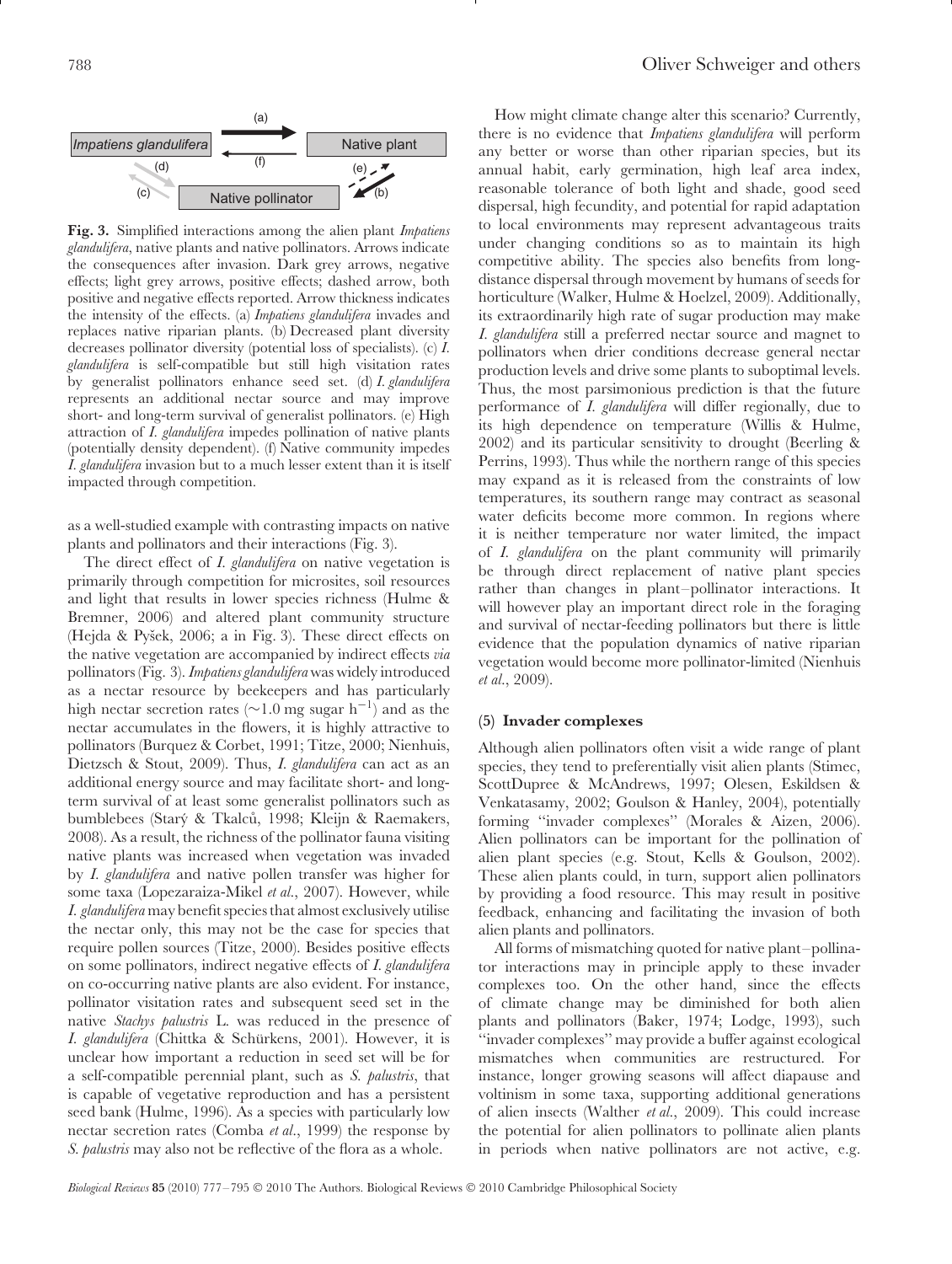during winter in temperate areas, or in late summer when many native species have already finished flowering and alien plant species have filled that niche (Kato *et al*., 1999; Celesti-Grapow, Di Marzio & Blasi, 2003; Küster *et al*., 2009).

# **VII. RAPID EVOLUTION AS A POTENTIAL BUFFER**

Species may have the potential to adapt to changing environmental conditions. However, current and predicted climate changes are expected to be rapid, therefore necessitating equally fast and matched evolutionary adaptations. Rapid evolution has been increasingly acknowledged as an ecological process acting at relevant time scales (Thompson, 1998; Parmesan, 2006). Thompson (1998) reported on interspecific specialists interactions that coevolved over only a few decades implying that ecologically significant evolutionary responses of plants and pollinators can accompany both climate change and the generation of novel communities.

#### **(1) Microevolutionary response to climate change**

Disruptions of ecological matches such as spatial and temporal synchronicity (Section II) will lead to selection. However, the degree to which particular plants and pollinators may adapt to changing conditions and therewith maintain interactions is unclear. For plant–herbivore interactions, there is evidence that phenological mismatches might be reversed by rapid evolution. For instance,*Operophtera brumata* L. (winter moth) egg hatch date has advanced more than the bud burst date of its larval food plant *Quercus robur* L. (pedunculate oak) over the past two decades. Van Asch *et al*. (2007) demonstrated that crucial prerequisites for rapid adaptation (sufficient genetic variation, heritable reaction norm, severe fitness consequences) exist for *O. brumata* and predict, based on climate change scenarios, a rapid response to selection pressures and a restoration of synchrony of egg hatch with *Q. robur* bud opening. However, in spite of the potential for rapid adaptation, the reasons for currently observed asynchrony remain unclear. Still, genetic preconditions for adaptation and response mechanisms differ among the species involved in different interactions (Holt, 1990). According to such variation, we can also expect variation in the importance of rapid adaptation to lessen or restore asynchrony.

Spatial mismatches could potentially be counterbalanced when both species involved retain their current geographical distribution by adapting to previously unsuitable climates. However, there is little experimental or theoretical support that a particular species will be able sufficiently to evolve absolute climatic tolerances (reviewed in Parmesan, 2006). Even if this happens, it seems unlikely that the evolutionary potential of an interacting species would allow for similar adaptations. In fact, evolution will rather complement

and modulate than replace projected ecological changes (Parmesan, 2006). In the context of plant–pollinator interactions it is interesting that such modulations may result in unexpected alterations of the level of specialisation. For the European butterfly *Aricia agestis* Schiffermüller it has been shown that diet breadth was climatically controlled at the northern range margins. The species was specialised on the host genus, *Helianthemum*, which grows in warmer microclimates. In the course of climate warming, *A. agestis* shifted its host and could additionally feed on native *Geranium* ssp., which grow in comparably cooler microclimates. This local diet evolution promoted further expansion to northern areas where the original host, *Helianthemum*, was absent and thus enabled this species to move ahead of changing climates (Thomas *et al*., 2001).

Specialisation on resources that mitigate the effects of extreme climate has been repeatedly reported (Nylin, 1988; Thomas *et al*., 2001) and is also likely for pollinators. Consequently, observed effects of diet evolution in plant-herbivore systems may well be transferred to plant–pollinator interactions. One consequence would be that even if a pollinator is (locally) highly specialised on particular pollen resources and strong trade-offs between climate tolerance and resource preferences exist, relaxation from climate control at poleward range boundaries could enable a formerly specialised pollinator to expand its dietary niche. This in turn could also increase the frequency and number of pollinator species visiting plants with flower morphologies or microhabitat requirements that would, under cooler conditions, not especially attract many pollinators (e.g. by lowering dependence on warmthrewarding plants; Kudo, 1995; Luzar, 2001). But there are limits to such rapid changes, e.g. due to constraints imposed by phylogenetic histories of the involved species. Thus, shifts in pollinator specialisation may be restricted to a small subset of the available resource plants (Thompson, 1998).

#### **(2) Microevolutionary response to novel communities**

In novel communities, both conditions of competition and resource supply are changed (Section II), while rapid evolution might allow for adaptive responses that may facilitate coexistence. The potential for evolutionary response has been particularly documented for communities invaded by alien species (Thompson, 1998; Strauss, Lau & Carroll, 2006; Vellend *et al*., 2007). Alien plants might impose disruptive selection within populations of native plants when they compete for pollinators. This kind of asymmetric selection might favour traits that can reduce the negative effects of competition (Palmer *et al*., 2003) including traits that increase the effectiveness of infrequent pollinator visits (Medan & Basilio, 2001; Medan, 2003) or that facilitate selffertilisation (Fishman & Wyatt, 1999; Kudo & Kasagi, 2005; van Kleunen *et al*., 2008).

For pollinators, resource partitioning is suggested as a widespread mechanism that minimises interspecific competition (Heinrich, 1976; Palmer *et al*., 2003). In novel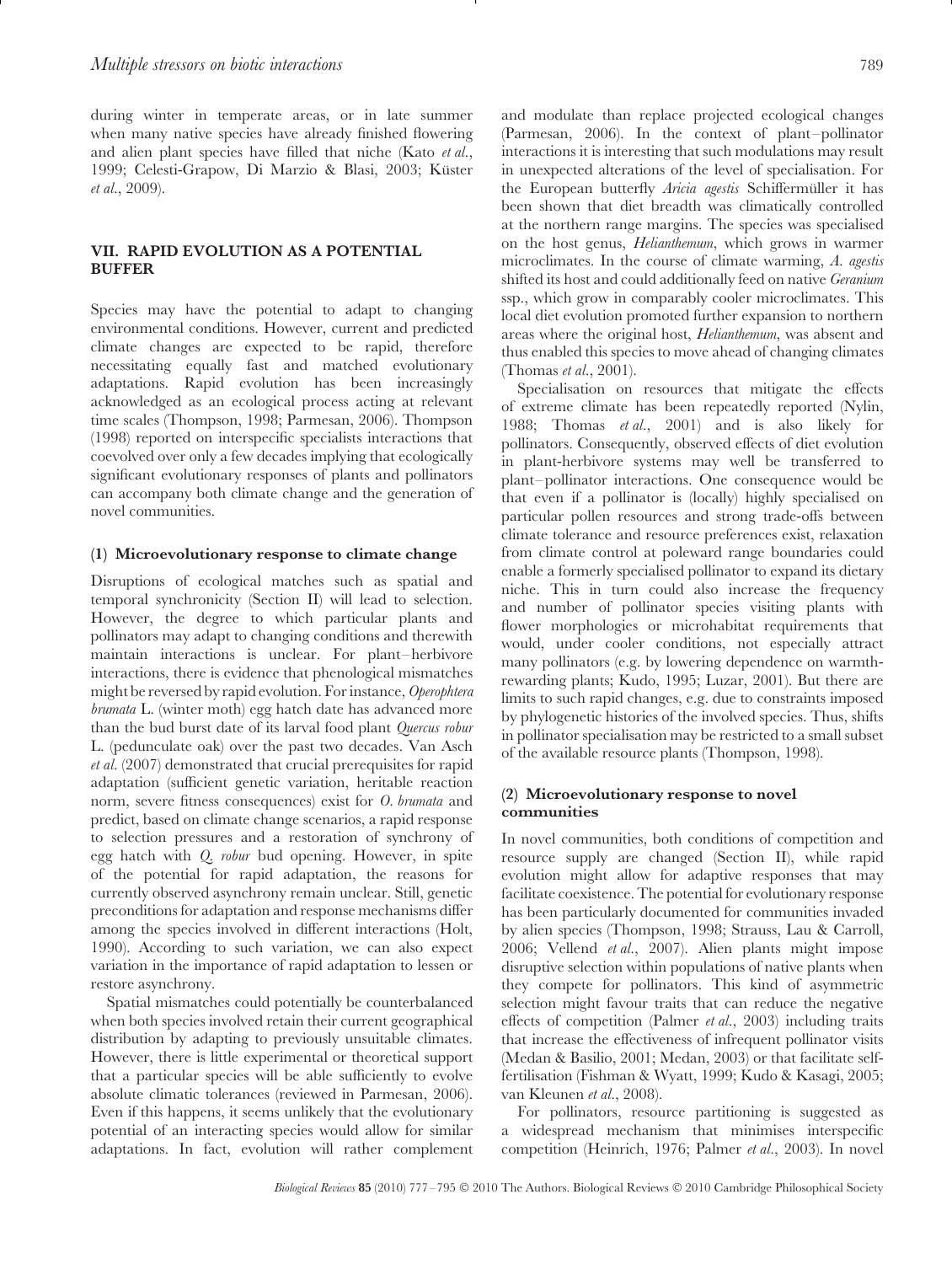communities, competition with novel species could then be avoided by evolutionary shifts in spatial, temporal or floral forage patterns. However, novel communities tend to be dominated by generalist species with broad ecological niches, and thus subordinate pollinators may frequently be restricted to suboptimal flower species. This is supported by evidence for hierarchical competitive displacement rather than fixed preferences. Kato *et al*. (1999) found that native bees were rarer and visited a narrower range of available flowers on pacific islands dominated by the alien honeybee compared to uninvaded islands.

However, even though rapid evolution may represent a potential buffer against effects of climate change and the restructuring of communities, it will not 'rescue' endangered species in equal measure (Skelly *et al*., 2007). Whether a species is capable of responding evolutionarily to adverse selection will depend on its genetic preconditions and, due to their complex nature, predictions for a particular species are still hard to make (Holt, 1990; Parmesan, 2006). In some cases, a species will fail to evolve or otherwise adapt, and local or global extinction will result. In other cases, adaptive change may diminish impacts of climate change and potentially promote coexistence in novel communities (Strauss *et al*., 2006).

#### **VIII. PLANT–POLLINATOR NETWORK ARCHITECTURE AS A POTENTIAL BUFFER**

The intrinsic structure of plant–pollinator networks may act as a buffer against cascading effects of climate change (Hegland *et al*., 2009), species extinction (Memmot, Waser & Price, 2004) and species introductions (Vila` *et al*., 2009). Plant–pollinator interactions are often highly asymmetric and plant–pollinator networks have been shown to display a nested structure (Fortuna & Bascompte, 2006). This means that a core set of generalist species, both plants and pollinators, play key roles, with specialist plants and pollinators interacting with generalist pollinators and plants, respectively (Jordano, Bascompte & Olesen, 2003; Petanidou & Potts, 2006). The core of generalist species are often less vulnerable to environmental change, therefore they may partly sustain network structure under altered environmental conditions. These network structural properties are suggested to confer robustness to loss of species and interactions due to the high level of redundancy and flexibility within the systems (Memmott *et al*., 2004; Fortuna & Bascompte, 2006; Petanidou et al., 2008; Alarcón, Waser & Ollerton, 2008; Hegland *et al*., 2009). There is empirical evidence that although the introduction of single alien plants changes pairwise native plant–pollinator interactions, it does not change the general structure of the network (Vila` *et al*., 2009).

Another intrinsic property of plant–pollinator networks is their plasticity with respect to species composition and interaction identity. Several studies have shown that plant–pollinator networks are not static, but highly variable through time. Olesen *et al*. (2008) showed in a study system on Greenland that one-fifth of the pollinator species and two-thirds of all links were only observed in one of the two years they studied. Petanidou *et al*. (2008) found similar results in a Greek pollination network studied over four consecutive years. The high degree of generalisation within plant–pollinator networks can by itself confer robustness to alien species and climate change, as few species depend solely on one particular interaction partner.

The assumed buffering capacities of plant–pollinator networks, providing a potential 'safety net' for overall pollination function, may be weakened, however, when changing environmental conditions also affect the pathways and strengths of interactions (Lopezaraiza-Mikel *et al*., 2007; Tylianakis *et al*., 2008). For instance, Memmott *et al*. (2007) simulated phenological shifts in plant–pollinator networks and found that the resulting temporal mismatches reduced resource availability and thus diet breadth for the pollinators. They also showed that this again could lead to extinction of pollinators and their interactions, initiating an interaction vortex ultimately also affecting the plants. The authors simulated extinctions by removing pollinators at random, systematically from least-linked (most specialised) to mostlinked (most generalised), and systematically from most- to least-linked. Even under the worst-case scenario, removing the most generalised pollinators first, the decrease in plant species was only linear, as opposed to catastrophic species declines reported from standard food-webs. They argue again that intrinsic properties of the plant–pollinator networks, such as the nested structure, are responsible for the relative tolerance to extinctions.

However, the presence of invader complexes can change the native plant–pollinator network transferring links from specialist or generalist native species to super-generalist invading species (e.g. Memmott & Waser, 2002; Aizen, Morales & Morales, 2008). Thus in the course of climate change and generation of novel plant–pollinator systems, the robust structure of the networks may not suffice and the system might reach a tipping point and collapse under severe pressures from multiple factors (Memmott *et al*., 2004; Fortuna & Bascompte, 2006).

# **IX. CONCLUSIONS**

(1) The combined effects of climate change and alien species on species performance and interactions (Fig. 1) will lead to the generation of novel communities. Within these novel communities established interactions may be disrupted while in turn new interactions will be possible (Fig. 2). It is hard to judge whether this will have a net negative effect on biodiversity and ecosystem function (Fig. 3). What can be expected though is that generalist species are more likely to profit while specialists will rather not. And as a consequence, novel communities might be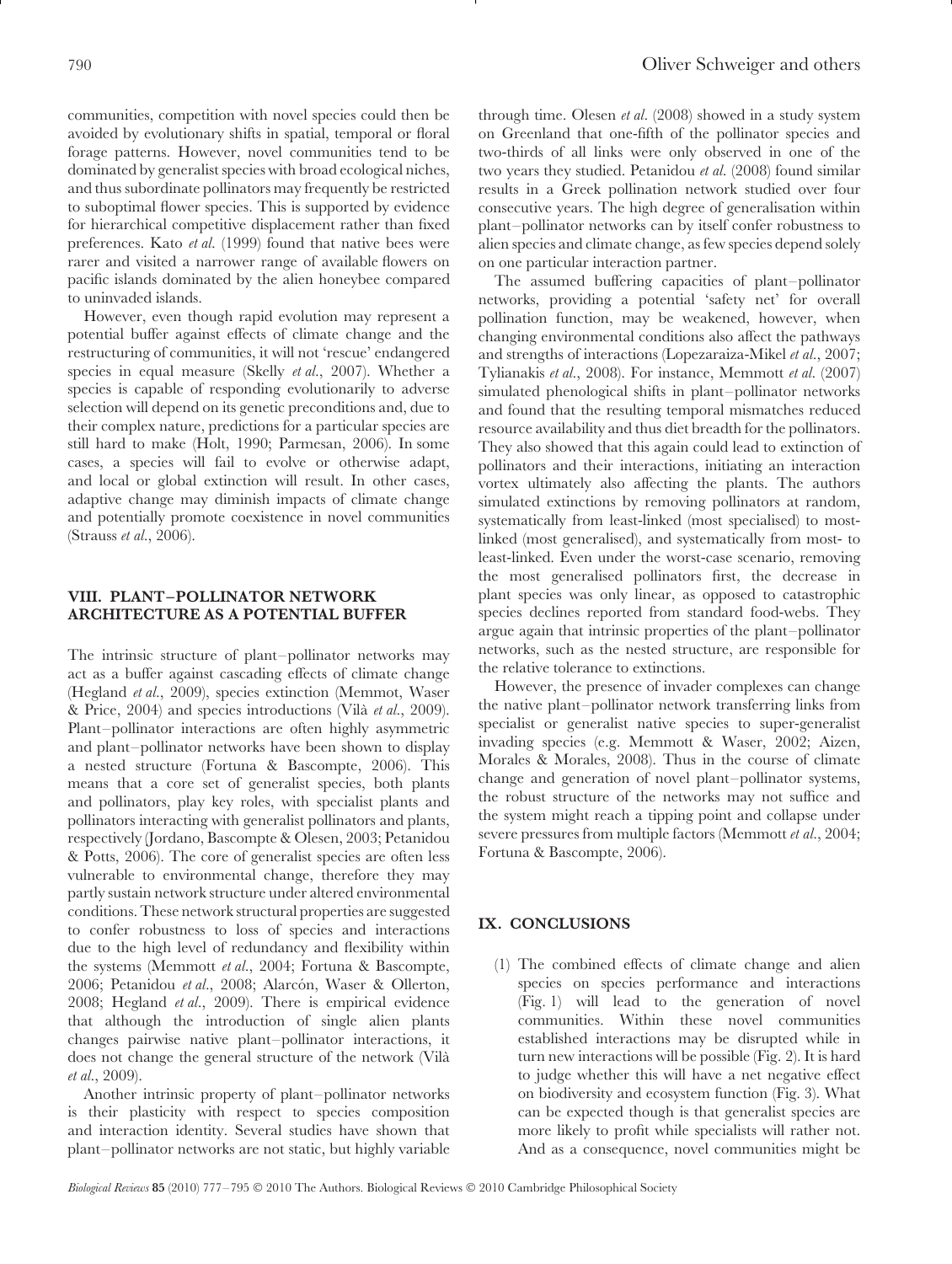increasingly dominated by generalists as global change proceeds.

- (2) Climate change in particular is likely to impact native plant–pollinator interactions negatively by altering or disrupting temporal, spatial, behavioural, morphological or energetic matching and changing conditions of competition (arrow a in Fig. 1; Table 1).
- (3) Similar to climate change, alien species are also commonly viewed as having a negative effect on native species (Table 2). While the weight of evidence suggests that this is true for competition within the same trophic level (arrows b and c in Fig. 1; Table 4), such effects may actually result in positive interactions when mutualists such as pollinators or nectar and pollen resources are facilitated (arrows d and e in Fig. 1; Table 3).
- (4) Net effects of direct and indirect interactions among native and alien species are hard to predict because of complex feedback loops (Fig. 3). But generalist species may profit more from potential positive compensatory effects of alien species than specialists (Table 3).
- (5) The effects of alien species, no matter if positive or negative, might be enhanced by the fact that alien plants and alien pollinators tend to form invader complexes (arrow f in Fig. 1). Invader complexes, often consisting of super-generalists, have so far been little affected by climate change and may sustain or even enhance, perhaps increasingly competitive and dominant, alien populations *via* positive feedback mechanisms.
- (6) Several buffer mechanisms may come into play: alien species can compensate for lost interactions (Table 3), rapid evolution enables adaptation, and plant–pollinator network architecture, redundancy and flexibility might impede cascading extinctions. However, all these buffer capacities are not unlimited and although they may well modulate the responses to climate change and alien species, they will not necessarily circumvent severe changes in plant–pollinator interactions and the consequent species extinctions.
- (7) The complex interplay of negative and positive effects of multiple drivers, acting directly or *via* indirect feedback loops on a set of species interactions, as described in this review, highlights the importance of considering both multiple drivers and species interactions in concert. To predict reliably the consequences of global change for biodiversity, ecosystem functioning and the provision of ecosystem services, a great challenge for future research will be to assess net effects of multiple drivers.

#### **X. ACKNOWLEDGEMENTS**

We acknowledge the support of European Commission Framework Programme (FP) 6 *via* the Integrated Project ALARM (GOCE-CT-2003-506675; Settele *et al*., 2005) and FP 7 *via* PRATIQUE (EU FP7 KBBE-2007-1-212459) and STEP (EU FP7 244090-STEP-CP-FP), and the Scientific Support to Policy projects MACIS (SSPI 044399; Kühn *et al*., 2008) and COCONUT (SSPI-CT-2006-044346), the European Regional Development Fund (Center of Excellence FIBIR), as well as the projects AV0Z60050516 (AS CR), MSM0021620828 and LC06073 (MSMT CR), MONTES-CSD2008-00040, and REDESIN (CGL2007- 61165/BOS).

#### **XI. REFERENCES**

- ABBOTT, R. J. (1992). Plant invasions, interspecific hybridization and the evolution of new plant taxa. *Trends in Ecology & Evolution* **7**, 401–405.
- AFIK, O. & SHAFIR, S. (2007). Effect of ambient temperature on crop loading in the honey bee, *Apis mellifera* (Hymenoptera: Apidae). *Entomologia Generalis* **29**, 135–148.
- Aizen, M. A., Morales, C. L. & Morales, J. M. (2008). Invasive mutualists erode native pollination webs. *PLoS Biology* **6**, 396–403.
- ALARCÓN, R., WASER, N. M. & OLLERTON, J. (2008). Year-to-year variation in the topology of a plant-pollinator interaction network. *Oikos* **117**, 1796–1807.
- Alsos, I. G., Eidesen, P. B., Ehrich, D., Skrede, I., Westergaard, K., Jacobsen, G. H., LANDVIK, J. Y., TABERLET, P. & BROCHMANN, C. (2007) Frequent longdistance plant colonization in the changing Arctic. *Science* **316**, 1606–1609.
- ANDERSON, D. & EAST, I. J. (2008). The latest buzz about colony collapse disorder. *Science* **319**, 724–725.
- Ashman, T. L., Knight, T. M., Steets, J. A., Amarasekare, P., Burd, M., Campbell, D. R., Dudash, M. R., Johnston, M. O., Mazer, S. J., Mitchell, R. J., Morgan, M. T. & Wilson, W. G. (2004). Pollen limitation of plant reproduction: Ecological and evolutionary causes and consequences. *Ecology* **85**, 2408–2421.
- BADECK, F. W., BONDEAU, A., BOTTCHER, K., DOKTOR, D., LUCHT, W., SCHABER, J. & Sitch, S. (2004). Responses of spring phenology to climate change. *New Phytologist* **162**, 295–309.
- Baker, H. G. (1974). The evolution of weeds. *Annual Review of Ecology and Systematics* **5**, 1–24.
- Balvanera, P., Kremen, C. & Martinez-Ramos, M. (2005). Applying community structure analysis to ecosystem function: Examples from pollination and carbon storage. *Ecological Applications* **15**, 360–375.
- BARNEY, J. N., WHITLOW, T. H. & DITOMMASO, A. (2009). Evolution of an invasive phenotype: Shift to belowground dominance and enhanced competitive ability in the introduced range. *Plant Ecology* **202**, 275–284.
- BARTOMEUS, I., BOSCH, J. & VILA, M. (2008). High invasive pollen transfer, yet low deposition on native stigmas in a *Carpobrotus*-invaded community. *Annals of Botany* **102**, 417–424.
- BARTOMEUS, N., VILÀ, M. & SANTAMARÍA, L. (2008). Contrasting effects of invasive plants in plant-pollinator networks. *Oecologia* **155**, 761–770.
- Beerling, D. J. & Perrins, J. M. (1993). *Impatiens glandulifera* Royle (*Impatiens roylei* Walp). *Journal of Ecology* **81**, 367–382.
- BIESMEIJER, J. C., ROBERTS, S. P. M., REEMER, M., OHLEMÜLLER, R., EDWARDS, M., Peeters, T., Schaffers, A. P., Potts, S. G., Kleukers, R., Thomas, C. D., SETTELE, J. & KUNIN, W. E. (2006). Parallel declines in pollinators and insect-pollinated plants in Britain and the Netherlands. *Science* **313**, 351–354.
- Bjerknes, A. L., Totland, O., Hegland, S. J. & Nielsen, A. (2007). Do alien plant invasions really affect pollination success in native plant species? *Biological Conservation* **138**, 1–12.
- BOND, W. J. (1994). Do mutualisms matter-assessing the impact of pollinator and disperser disruption on plant extinction. *Philosophical Transactions of the Royal Society of London Series B-Biological Sciences* **344**, 83–90.
- Borrell, B. J. (2007). Scaling of nectar foraging in orchid bees. *American Naturalist* **169**, 569–580.
- Bossdorf, O., Auge, H., Lafuma, L., Rogers, W. E., Siemann, E. & Prati, D. (2005). Phenotypic and genetic differentiation between native and introduced plant populations. *Oecologia* **144**, 1–11.
- Both, C., van Asch, M., Bijlsma, R. G., van den Burg, A. B. & Visser, M. E. (2009). Climate change and unequal phenological changes across four trophic levels: Constraints or adaptations? *Journal of Animal Ecology* **78**, 73–83.
- Botham, M. S., Rothery, P., Hulme, P. E., Hill, M. O., Preston, C. D. & Roy, D. B. (2009). Do urban areas act as foci for the spread of alien plant species?: An assessment of temporal trends in the UK. *Diversity and Distributions* **15**, 338–345.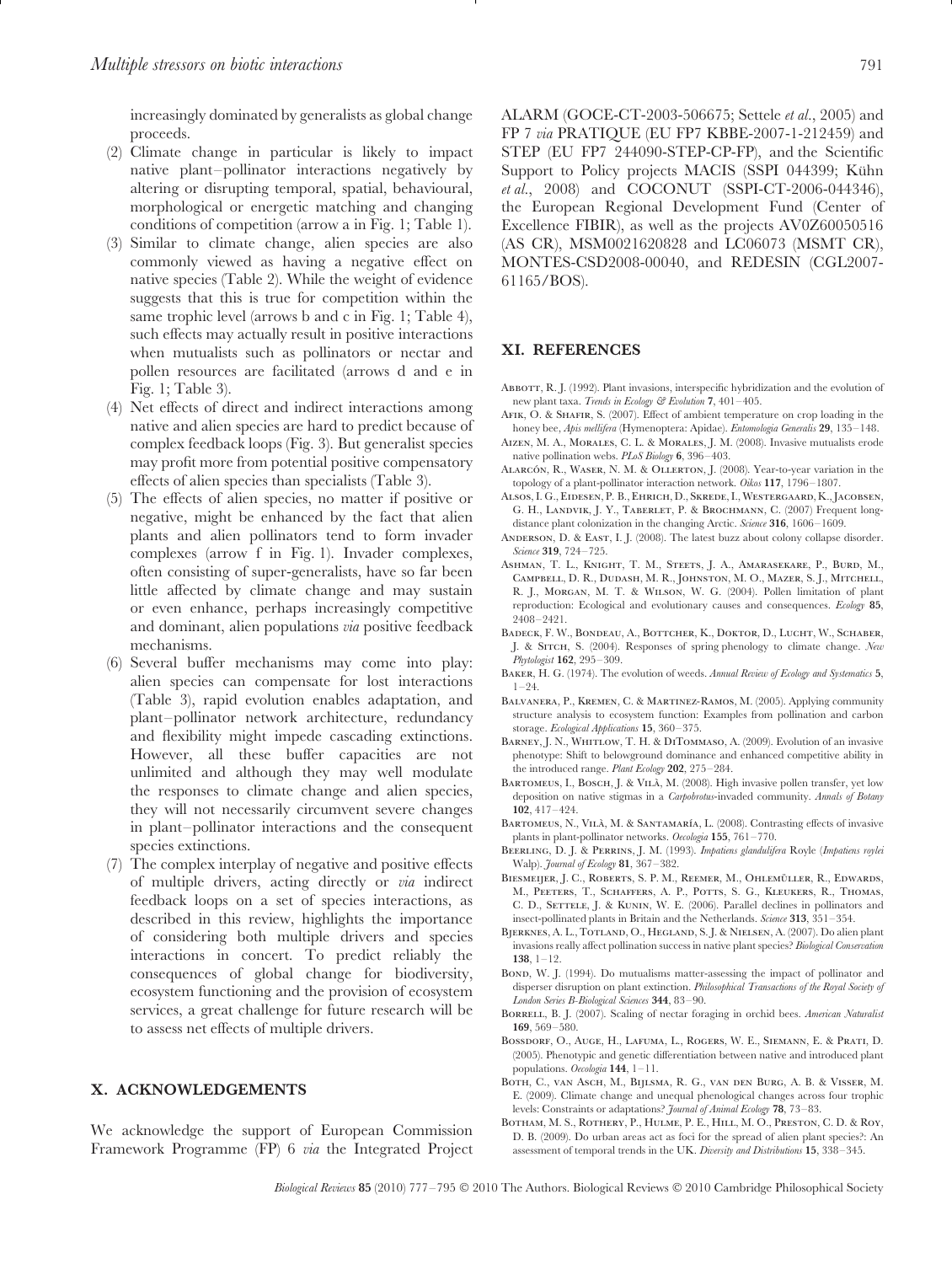- Broennimann, O., Thuiller, W., Hughes, G., Midgley, G. F., Alkemade, J. M. R. & Guisan, A. (2006). Do geographic distribution, niche property and life form explain plants' vulnerability to global change? *Global Change Biology* **12**, 1079–1093.
- Brooker, R. W. (2006). Plant-plant interactions and environmental change. *New Phytologist* **171**, 271–284.
- BROWN, B. J. & MITCHELL, R. J. (2001). Competition for pollination: Effects of pollen of an invasive plant on seed set of a native congener. *Oecologia* **129**, 43–49.
- BROWN, B. J., MITCHELL, R. J. & GRAHAM, S. A. (2002). Competition for pollination between an invasive species (purple loosestrife) and a native congener. *Ecology* **83**, 2328–2336.
- Burquez, A. & Corbet, S. A. (1991). Do flowers reabsorb nectar? *Functional Ecology* **5**, 369–379.
- Campbell, D. R. (1985). Pollinator sharing and seed set of *Stellaria pubera*–competition for pollination. *Ecology* **66**, 544–553.
- Celesti-Grapow, L., Di Marzio, P. & Blasi, C. (2003). Temporal niche separation of the alien flora of Rome. In *Plant invasions: Ecological threats and management solutions* (eds. L. CHILD, J. H. BROCK, G. BRUNDU, K. PRACH, P. Pyšek, M. Wade & M. Williamson), pp. 101–111. Leiden: Backhuys.
- CHITTKA, L. & SCHÜRKENS, S. (2001). Successful invasion of a floral market An  $\,$ exotic Asian plant has moved in on Europe's river-banks by bribing pollinators. *Nature* **411**, 653.
- Christensen, J. H., Hewitson, B., Busuioc, A., Chen, A., Gao, X., Held, L. JONES, R., KOLLI, R. K., KWON, W. T., LAPRISE, R., MAGAÑA RUEDA, V., Mearns, L., Menéndez, C. G., Räisänen, J., Rinke, A., Sarr, A. & Whetton, P. (2007). Regional climate projections. In *Climate change 2007: the physical science basis. Contribution of Working Group I to the Fourth Assessment Report of the Intergovernmental Panel on Climate Change* (eds. S. Solomon, D. Qin, M. Manning, Z. Chen, M. Marquis, K. B. Averyt, M. Tignor & H. L. Miller), pp. 847–940. Cambridge, United Kingdom and New York, NY, USA: Cambridge University Press.
- COMBA, L., CORBET, S. A., HUNT, L. & WARREN, B. (1999). Flowers, nectar and insect visits: Evaluating British plant species for pollinator-friendly gardens. *Annals of Botany* **83**, 369–383.
- Corbet, S. A. (2000). Conserving compartments in pollination webs. *Conservation Biology* **14**, 1229–1231.
- Cox-Foster, D., Conlan, S., Holmes, E. C., Palacios, G., Kalkstein, A., Evans, J. D., Moran, N. A., Quan, P. L., Geiser, D., Briese, T., Hornig, M., HUI, J., VANENGELSDORP, D., PETTIS, J. S. & LIPKIN, W. I. (2008). The latest buzz about colony collapse disorder. Response. *Science* **319**, 725.
- Cox-Foster, D. L., Conlan, S., Holmes, E. C., Palacios, G., Evans, J. D., Moran, N. A., Quan, P. L.,Briese, T., Hornig, M., Geiser, D. M., Martinson, V., Vanengelsdorp, D., Kalkstein, A. L., Drysdale, A., Hui, J., Zhai, J. H., Cui, L. W., Hutchison, S. K., Simons, J. F., Egholm, M., Pettis, J. S. & Lipkin, W. I. (2007). A metagenomic survey of microbes in honey bee colony collapse disorder. *Science* **318**, 283–287.
- Daehler, C. C. & Carino, D. (2001). Hybridization between native and alien plants and its consequences. In *Biotic homogenization* (eds. J. L. LOCKWOOD & M. McKinney), pp. 81–102. New York: Kluwer.
- DAEHLER, C. C. (2003). Performance comparisons of co-occurring native and alien invasive plants: Implications for conservation and restoration. *Annual Review of Ecology Evolution and Systematics* **34**, 183–211.
- Dawson, W., Burslem, D. F. R. P. & Hulme, P. E. (2009). Factors explaining alien plant invasion success in a tropical ecosystem differ at each stage of invasion. *Journal of Ecology* **97**, 657–665.
- Dick, C. W. (2001). Genetic rescue of remnant tropical trees by an alien pollinator. *Proceedings of the Royal Society of London Series B-Biological Sciences* **268**, 2391–2396.
- Diniz, N. M., Soares, A. E. E., Sheppard, W. S. & Del Lama, M. A. (2003). Genetic structure of honeybee populations from southern Brazil and Uruguay. *Genetics and Molecular Biology* **26**, 47–52.
- Dukes, J. S. & Mooney, H. A. (1999). Does global change increase the success of biological invaders? *Trends in Ecology & Evolution* **14**, 135–139.
- Dupont, Y. L., Hansen, D. M., Valido, A. & Olesen, J. M. (2004). Impact of introduced honey bees on native pollination interactions of the endemic *Echium wildpretii* (Boraginaceae) on Tenerife, Canary Islands. *Biological Conservation* **118**, 301–311.
- Easterling, D. R., Meehl, G. A., Parmesan, C., Changnon, S. A., Karl, T. R. & Mearns, L. O. (2000). Climate extremes: Observations, modeling, and impacts. *Science* **289**, 2068–2074.
- Eickwort, G. C. & Ginsberg, H. S. (1980). Foraging and mating-behavior in Apoidea. *Annual Review of Entomology* **25**, 421–446.
- Ellstrand, N. C. & Schierenbeck, K. A. (2000). Hybridization as a stimulus for the evolution of invasiveness in plants? *Proceedings of the National Academy of Sciences of the United States of America* **97**, 7043–7050.
- Elzinga, J. A., Atlan, A., Biere, A., Gigord, L., Weis, A. E. & Bernasconi, G. (2007). Time after time: Flowering phenology and biotic interactions. *Trends in Ecology & Evolution* **22**, 432–439.
- EYER, M., CHEN, J. P., SCHÄFER, M. O., PETTIS, J. & NEUMANN, P. (2009). Small hive beetle, *Aethina tumida*, as a potential biological vector of honeybee viruses. *Apidologie* **40**, 419–428.
- FISHMAN, L. & WYATT, R. (1999). Pollinator-mediated competition, reproductive character displacement, and the evolution of selfing in Arenaria uniflora (Caryophyllaceae). *Evolution* **53**, 1723–1733.
- FITTER, A. H. & FITTER, R. S. R. (2002). Rapid changes in flowering time in British plants. *Science* **296**, 1689–1691.
- Fleming, T. H., Sahley, C. T., Holland, J. N., Nason, J. D. & Hamrick, J. L. (2001). Sonoran Desert columnar cacti and the evolution of generalized pollination systems. *Ecological Monographs* **71**, 511–530.
- FONTAINE, C., DAJOZ, I., MERIGUET, J. & LOREAU, M. (2006). Functional diversity of plant-pollinator interaction webs enhances the persistence of plant communities. *PLoS Biology* **4**, 129–135.
- FORTUNA, M. A. & BASCOMPTE, J. (2006). Habitat loss and the structure of plantanimal mutualistic networks. *Ecology Letters* **9**, 281–286.
- Galen, C. & Cuba, J. (2001). Down the tube: Pollinators, predators, and the evolution of flower shape in the alpine skypilot, *Polemonium viscosum*. *Evolution* **55**, 1963–1971.
- GARCÍA-FERNÁNDEZ, P., RODRIGUEZ, R. B. & ORANTESBERMEJO, F. J. (1995). Influence of Climate on the Evolution of the Population-Dynamics of the Varroa Mite on Honeybees in the South of Spain. *Apidologie* **26**, 371–380.
- Gilliam, M., Lorenz, B. J. & Buchmann, S. L. (1994). *Ascosphaera apis*, the chalkbrood pathogen of the honeybee, *Apis mellifera*, from larvae of a carpenter bee, *Xylocopa californica arizonensis*. *Journal of Invertebrate Pathology* **63**, 307–309.
- Gillooly, J. F., Brown, J. H., West, G. B., Savage, V. M. & Charnov, E. L. (2001). Effects of size and temperature on metabolic rate. *Science* **293**, 2248–2251.
- Golubov, J., Eguiarte, L. E., Mandujano, M. C., Lopez-Portillo, J. & Montana, C. (1999). Why be a honeyless honey mesquite? Reproduction and mating system of nectarful and nectarless individuals. *American Journal of Botany* **86**, 955–963.
- GORDO, O. & SANZ, J. J. (2005). Phenology and climate change: A long-term study in a Mediterranean locality. *Oecologia* **146**, 484–495.
- Goulson, D. (2003). Effects of introduced bees on native ecosystems. *Annual Review of Ecology Evolution and Systematics* **34**, 1–26.
- Goulson, D. & Hanley, M. E. (2004). Distribution and forage use of exotic bumblebees in South Island, New Zealand. *New Zealand Journal of Ecology* **28**, 225–232.
- Goulson, D. & Sparrow, K. (2009). Evidence for competition between honeybees and bumblebees; effects on bumblebee worker size. *Journal of Insect Conservation* **13**, 177–181.
- Grabas, G. P. & Laverty, T. M. (1999). The effect of purple loosestrife (*Lythrum salicaria* L; Lythraceae) on the pollination and reproductive success of sympatric co-flowering wetland plants. *Ecoscience* **6**, 230–242.
- Greenleaf, S. S., Williams, N. M., Winfree, R. & Kremen, C. (2007). Bee foraging ranges and their relationship to body size. *Oecologia* **153**, 589–596.
- Gross, C. L. (2001). The effect of introduced honeybees on native bee visitation and fruit-set in *Dillwynia juniperina* (Fabaceae) in a fragmented ecosystem. *Biological Conservation* **102**, 89–95.
- GROTKOPP, E., REJMÁNEK, M. & ROST, T. L. (2002). Toward a causal explanation of plant invasiveness: Seedling growth and life-history strategies of 29 pine (*Pinus*) species. *American Naturalist* **159**, 396–419.
- Hansen, D. M., Olesen, J. M. & Jones, C. G. (2002). Trees, birds and bees in Mauritius: exploitative competition between introduced honey bees and endemic nectarivorous birds? *Journal of Biogeography* **29**, 721–734.
- HANSPACH, J., KÜHN, I., PYŠEK, P., BOOS, E. & KLOTZ, S. (2008). Correlates of naturalization and occupancy of introduced ornamentals in Germany. *Perspectives in Plant Ecology, Evolution and Systematics* **10**, 241–250.
- HARRINGTON, R., WOIWOD, I. & SPARKS, T. (1999). Climate change and trophic interactions. *Trends in Ecology & Evolution* **14**, 146–150.
- Hawkins, B. A. (1995). Latitudinal body-size gradients for the bees of the Eastern United-States. *Ecological Entomology* **20**, 195–198.
- Hawkins, B. A. & DeVries, P. J. (1996). Altitudinal gradients in the body sizes of Costa Rican butterflies. *Acta Oecologica-International Journal of Ecology* **17**, 185–194.
- HEGLAND, S. J., NIELSEN, A., LÁZARO, A., BJERKNES, A. L. & TOTLAND, O. (2009). How does climate warming affect plant-pollinator interactions? *Ecology Letters* **12**, 184–195.
- HEINRICH, B. (1976). Resource partitioning among some eusocial insects-bumblebees. *Ecology* **57**, 874–889.
- HEJDA, M. & PYŠEK, P. (2006). What is the impact of *Impatiens glandulifera* on species diversity of invaded riparian vegetation? *Biological Conservation* **132**, 143–152.
- Herrera, J. (2005). Flower size variation in *Rosmarinus officinalis*: Individuals, populations and habitats. *Annals of Botany* **95**, 431–437.
- Hobbs, R. J., Arico, S., Aronson, J., Baron, J. S., Bridgewater, P., Cramer, V. A., Epstein, P. R., Ewel, J. J., Klink, C. A., Lugo, A. E., Norton, D., OJIMA, D., RICHARDSON, D. M., SANDERSON, E. W., VALLADARES, F., VILÀ, M., ZAMORA, R. & ZOBEL, M. (2006). Novel ecosystems: theoretical and management aspects of the new ecological world order. *Global Ecology and Biogeography* **15**, 1–7.
- HOLT, R. D. (1990). The microevolutionary consequences of climate change. *Trends in Ecology & Evolution* **5**, 311–315.
- HOOPER, D. U., CHAPIN III, F. S., EWEL, J. J., HECTOR, A., INCHAUSTI, P., LAVOREL, S., LAWTON, J. H., LODGE, D. M., LOREAU, M., NAEEM, S., SCHMID,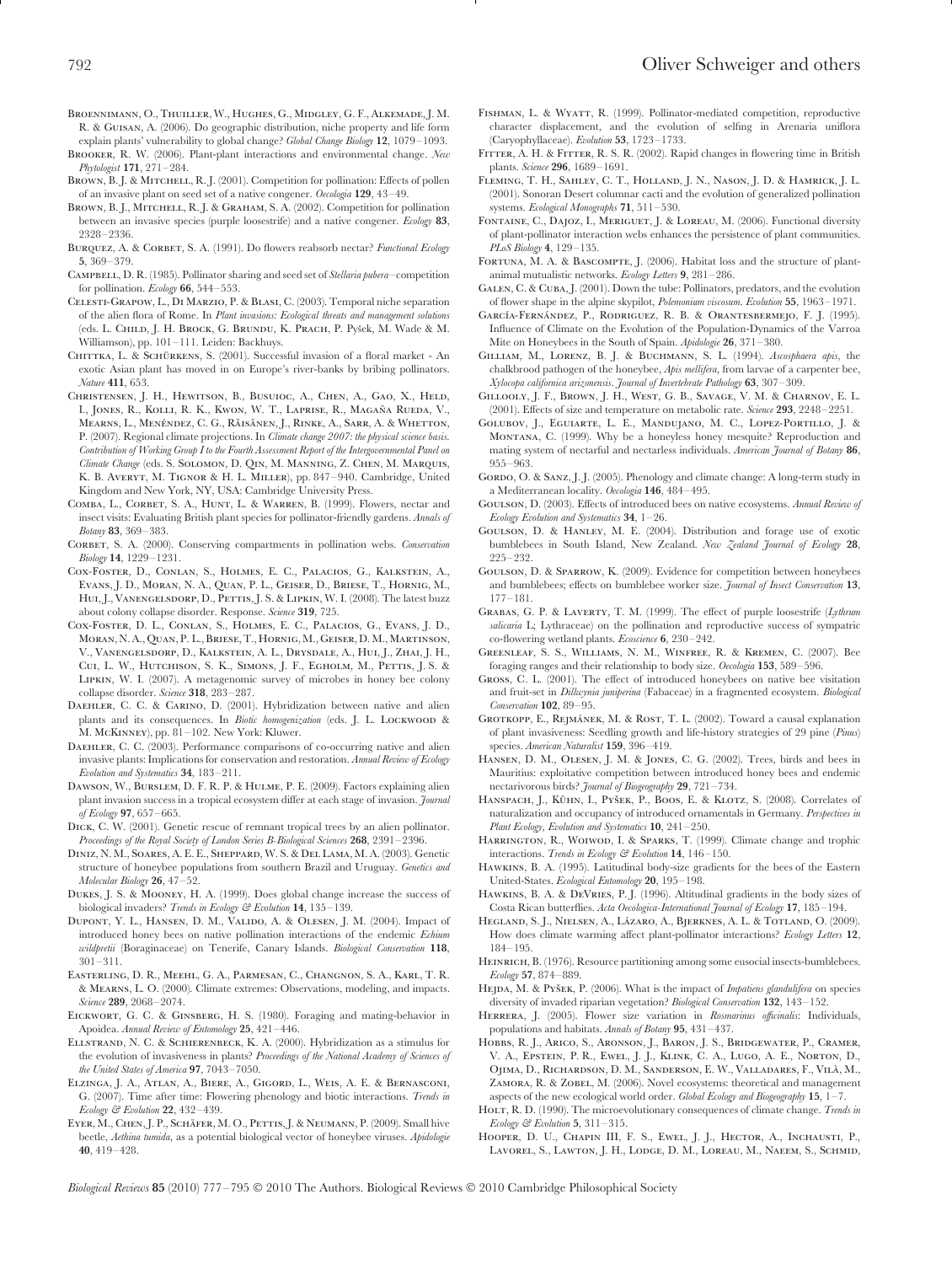B., Setälä, H., Symstad, A. J., Vandermeer, J. & Wardle, D. A. (2005). Effects of biodiversity on ecosystem functioning: A consensus of current knowledge. *Ecological Monographs* **75**, 3–35.

- Hulme, P. E. (1996). Herbivory, plant regeneration, and species coexistence. *Journal of Ecology* **84**, 609–615.
- HULME, P. E. (2009). Relative roles of life-form, land use and climate in recent dynamics of alien plant distributions in the British Isles. *Weed Research* **49**, 19–28.
- Hulme, P. E. & Bremner, E. T. (2006). Assessing the impact of *Impatiens glandulifera* on riparian habitats: partitioning diversity components following species removal. *Journal of Applied Ecology* **43**, 43–50.
- Ibáñez, I., Clark, J. S., Dietze, M. C., Feeley, K., Hersh, M., LaDeau, S., McBRIDE, A., WELCH, N. E. & WOLOSIN, M. S. (2006). Predicting biodiversity change: Outside the climate envelope, beyond the species-area curve. *Ecology* **87**, 1896–1906.
- JOHNSON, S. D. & STEINER, K. E. (1997). Long-tongued fly pollination and evolution of floral spur length in the *Disa draconis* complex (Orchidaceae). *Evolution* **51**, 45–53.
- JOHNSON, S. G., DELPH, L. F. & ELDERKIN, C. L. (1995). The Effect of petal-size manipulation on pollen removal, seed set, and insect-visitor behavior in *Campanula americana*. *Oecologia* **102**, 174–179.
- Jordano, P., Bascompte, J. & Olesen, J. M. (2003). Invariant properties in coevolutionary networks of plant-animal interactions. *Ecology Letters* **6**, 69–81.
- KATO, M., SHIBATA, A., YASUI, T. & NAGAMASU, H. (1999). Impact of introduced honeybees, *Apis mellifera*, upon native bee communities in the Bonin (Ogasawara) Islands. *Researches on Population Ecology* **41**, 217–228.
- Kearns, C. A., Inouye, D. W. & Waser, N. M. (1998). Endangered mutualisms: the conservation of plant-pollinator interactions. *Annual Review of Ecology and Systematics* **29**, 83–112.
- Kleijn, D. & Raemakers, I. (2008). A retrospective analysis of pollen host plant use by stable and declining bumble bee species. *Ecology* **89**, 1811–1823.
- Klein, A. M., Vaissiere, B. E., Cane, J. H., Steffan-Dewenter, I., Cunningham, S. A., KREMEN, C. & TSCHARNTKE, T. (2007).Importance of pollinators in changing landscapes for world crops. *Proceedings of the Royal Society of London Series B-Biological Sciences* **274**, 303–313.
- KOLAR, C. S. & LODGE, D. M. (2001). Progress in invasion biology: predicting invaders. *Trends in Ecology & Evolution* **16**, 199–204.
- KOTIAHO, J. S., KAITALA, V., KOMONEN, A. & PAIVINEN, J. (2005). Predicting the risk of extinction from shared ecological characteristics. *Proceedings of the National Academy of Sciences of the United States of America* **102**, 1963–1967.
- Kraus, F. B., Franck, P. & Vandame, R. (2007). Asymmetric introgression of African genes in honeybee populations (*Apis mellifera* L.) in Central Mexico. *Heredity* **99**, 233–240.
- Kremen, C. (2005). Managing ecosystem services: what do we need to know about their ecology? *Ecology Letters* **8**, 468–479.
- KUDO, G. (1995). Ecological significance of flower heliotropism in the spring ephemeral *Adonis ramosa* (Ranunculaceae). *Oikos* **72**, 14–20.
- KUDO, G. & KASAGI, T. (2005). Microscale variations in the mating system and heterospecific incompatibility mediated by pollination competition in alpine snowbed plants. *Plant Species Biology* **20**, 93–103.
- KÜHN, I., BRANDENBURG, M. & KLOTZ, S. (2004*a*). Why do alien plant species that reproduce in natural habitats occur more frequently? *Diversity and Distributions* **10**, 417–425.
- KÜHN, I., BRANDL, R. & KLOTZ, S. (2004*b*). The flora of German cities is naturally species rich. *Evolutionary Ecology Research* **6**, 749–764.
- KÜHN, I., SYKES, M. T., BERRY, P. M., THUILLER, W., PIPER, J. M., NIGMANN, U., Araujo, M. B., Balletto, E., Bonelli, S., Cabeza, M., Guisan, A., Hickler, T., Klotz, S., Metzger, M., Midgley, G., Musche, M., Olofsson, J., Paterson, J. S., Penev, L., Rickebusch, S., Rounsevell, M. D. A. R., SCHWEIGER, O., WILSON, E. & SETTELE, J. (2008). MACIS: Minimisation of and adaptation to climate change impacts on biodiversity. *Gaia-Ecological Perspectives for Science and Society* **17**, 393–395.
- KÜSTER, E. C., DURKA, W., KÜHN, I. & KLOTZ, S. (2009). Differences in trait compositions of non-indigenous and native plants across Germany. *Biological Invasions*, **online early**, doi: 10.1007/s10530-009-9603-4.
- KÜSTER, E. C., KÜHN, I., BRUELHEIDE, H. & KLOTZ, S. (2008). Trait interactions help explain plant invasion success in the German flora. *Journal of Ecology* **96**, 860–868.
- LAMBDON, P. W., LLORET, F. & HULME, P. E. (2008a). Do alien plants on Mediterranean islands tend to invade different niches from native species? *Biological Invasions* **10**, 703–716.
- LAMBDON, P. W., PYŠEK, P., BASNOU, C., HEJDA, M., ARIANOUTSOU, M., ESSL, F., JAROŠIK, V., PERGL, J., WINTER, M., ANASTASIU, P., ANDRIOPOULOS, P., Bazos, I., Brundu, G., Celesti-Grapow, L., Chassot, P., Delipetrou, P., JOSEFSSON, M., KARK, S., KLOTZ, S., KOKKORIS, Y., KÜHN, I., MARCHANTE, H., PERGLOVÁ, I., PINO, J., VILÀ, M., ZIKOS, A., ROY, D. & HULME, P. E. (2008b). Alien flora of Europe: Species diversity, temporal trends, geographical patterns and research needs. *Preslia* **80**, 101–149.
- LANDSBERG, H. (1981). *The urban climate*, New York: Academic Press.
- Lavorel, S., McIntyre, S., Landsberg, J. & Forbes, T. D. A. (1997). Plant functional classifications: from general groups to specific groups based on response to disturbance. *Trends in Ecology & Evolution* **12**, 474–478.
- LE CONTE, Y. & NAVAJAS, M. (2008). Climate change: impact on honey bee populations and diseases. *Revue Scientifique et Technique-Office International des Epizooties* **27**, 499–510.
- Lee, C. E. (2002). Evolutionary genetics of invasive species. *Trends in Ecology & Evolution* **17**, 386–391.
- LENOIR, J., GEGOUT, J. C., MARQUET, P. A., DE RUFFRAY, P. & BRISSE, H. (2008). A significant upward shift in plant species optimum elevation during the 20th century. *Science* **320**, 1768–1771.
- LEVINE, J. M., VILÀ, M., D'ANTONIO, C. M., DUKES, J. S., GRIGULIS, K. & LAVOREL, S. (2003). Mechanisms underlying the impacts of exotic plant invasions. *Proceedings of the Royal Society of London Series B-Biological Sciences* **270**, 775–781.
- LLORET, F., MÉDAIL, F., BRUNDU, G., CAMARDA, I., MORAGUES, E., RITA, J., LAMBDON, P. & HULME, P. E. (2005). Species attributes and invasion success by alien plants on Mediterranean islands. *Journal of Ecology* **93**, 512–520.
- LODGE, D. M. (1993). Biological invasions lessons for ecology. *Trends in Ecology* & *Evolution* **8**, 133–137.
- Lopezaraiza-Mikel, M. E., Hayes, R. B., Whalley, M. R. & Memmott, J. (2007). The impact of an alien plant on a native plant-pollinator network: an experimental approach. *Ecology Letters* **10**, 539–550.
- LOVE, R. & FEIGEN, M. (1978). Interspecific hybridization between native and naturalized *Crataegus* (Rosaceae) in western Oregon. *Madrono* **25**, 211–217.
- Luzar, N. (2001). Flower heliotropism and floral heating of five alpine plant species and the effect on flower visiting in *Ranunculus montanus* in the Austrian Alps. *Arctic Antarctic and Alpine Research* **33**, 93–99.
- MACDOUGALL, A. S. & TURKINGTON, R. (2005). Are invasive species the drivers or passengers of change in degraded ecosystems? *Ecology* **86**, 42–55.
- Malo, J. E. & Baonza, J. (2002). Are there predictable clines in plant-pollinator interactions along altitudinal gradients? The example of *Cytisus scoparius* (L.) link in the Sierra de Guadarrama (Central Spain). *Diversity and Distributions* **8**, 365–371.
- Martín-Hernández, R., Meana, A., García-Palencia, P., Marín, P., Botías, C., GARRIDO-BAILÓN, E., BARRIOS, L. & HIGES, M. (2009). Effect of temperature on the biotic potential of honeybee microsporidia. *Applied and Environmental Microbiology* **75**, 2554–2557.
- MATSUMURA, C., YOKOYAMA, J. & WASHITANI, I. (2004). Invasion status and potential ecological impacts of an invasive alien bumblebee, *Bombus terrestris* L. (Hymenoptera: Apidae) naturalized in Southern Hokkaido, Japan. *Global Envirinmental Research* **8**, 51–66.
- Mayfield, M. M., Waser, N. M. & Price, M. V. (2001). Exploring the 'most effective pollinator principle' with complex flowers: Bumblebees and *Ipomopsis aggregata*. *Annals of Botany* **88**, 591–596.
- Medan, D. (2003). Reproductive biology of the Andean shrub *Discaria nana* (Rhamnaceae). *Plant Biology* **5**, 94–101.
- Medan, D. & Basilio, A. M. (2001). Reproductive biology of *Colletia spinosissima* (Rhamnaceae) in Argentina. *Plant Systematics and Evolution* **229**, 79–89.
- Memmott, J., Craze, P. G., Waser, N. M. & Price, M. V. (2007). Global warming and the disruption of plant-pollinator interactions. *Ecology Letters* **10**, 710–717.
- Memmott, J. & Waser, N. M. (2002). Integration of alien plants into a native flowerpollinator visitation web. *Proceedings of the Royal Society of London Series B-Biological Sciences* **269**, 2395–2399.
- Memmott, J., Waser, N. M. & Price, M. V. (2004). Tolerance of pollination networks to species extinctions. *Proceedings of the Royal Society of London Series B-Biological Sciences* **271**, 2605–2611.
- MENÉNDEZ, R., GONZALEZ-MEGIAS, A., COLLINGHAM, Y., FOX, R., ROY, D. B. & OHLEMÜLLER, R. (2007). Direct and indirect effects of climate and habitat factors on butterfly diversity. *Ecology* **88**, 605–611.
- Men´endez, R., Gonzalez-Megias, A., Lewis, O. T., Shaw, M. R. & Thomas, C. D. (2008). Escape from natural enemies during climate-driven range expansion: a case study. *Ecological Entomology* **33**, 413–421.
- MENÉNDEZ, R., MEGIAS, A. G., HILL, J. K., BRASCHLER, B., WILLIS, S. G., Collingham, Y., Fox, R., Roy, D. B. & Thomas, C. D. (2006). Species richness changes lag behind climate change. *Proceedings of the Royal Society of London Series B-Biological Sciences* **273**, 1465–1470.
- Menzel, A., Sparks, T. H., Estrella, N., Koch, E., Aasa, A., Ahas, R., Alm-Kubler, K., Bissolli, P., Braslavska, O., Briede, A., Chmielewski, F. M., Crepinsek, Z., Curnel, Y., Dahl, A., Defila, C., Donnelly, A., Filella, Y., Jatcza, K., Mage, F., Mestre, A., Nordli, O., Penuelas, J., Pirinen, P., Remisova, V., Scheifinger, H., Striz, M., Susnik, A., Van Vliet, A. J. H., WIELGOLASKI, F. E., ZACH, S. & ZUST, A. (2006). European phenological response to climate change matches the warming pattern. *Global Change Biology* **12**, 1969–1976.
- MILBAU, A. & STOUT, J. C. (2008). Factors associated with alien plants transitioning from casual, to naturalized, to invasive. *Conservation Biology* **22**, 308–317.
- Millennium Ecosystem Assessment. (2005). *Ecosystems and human well-being: Scenarios,* Washington, DC: Island Press.
- MOELLER, D. A. (2004). Facilitative interactions among plants via shared pollinators. *Ecology* **85**, 3289–3301.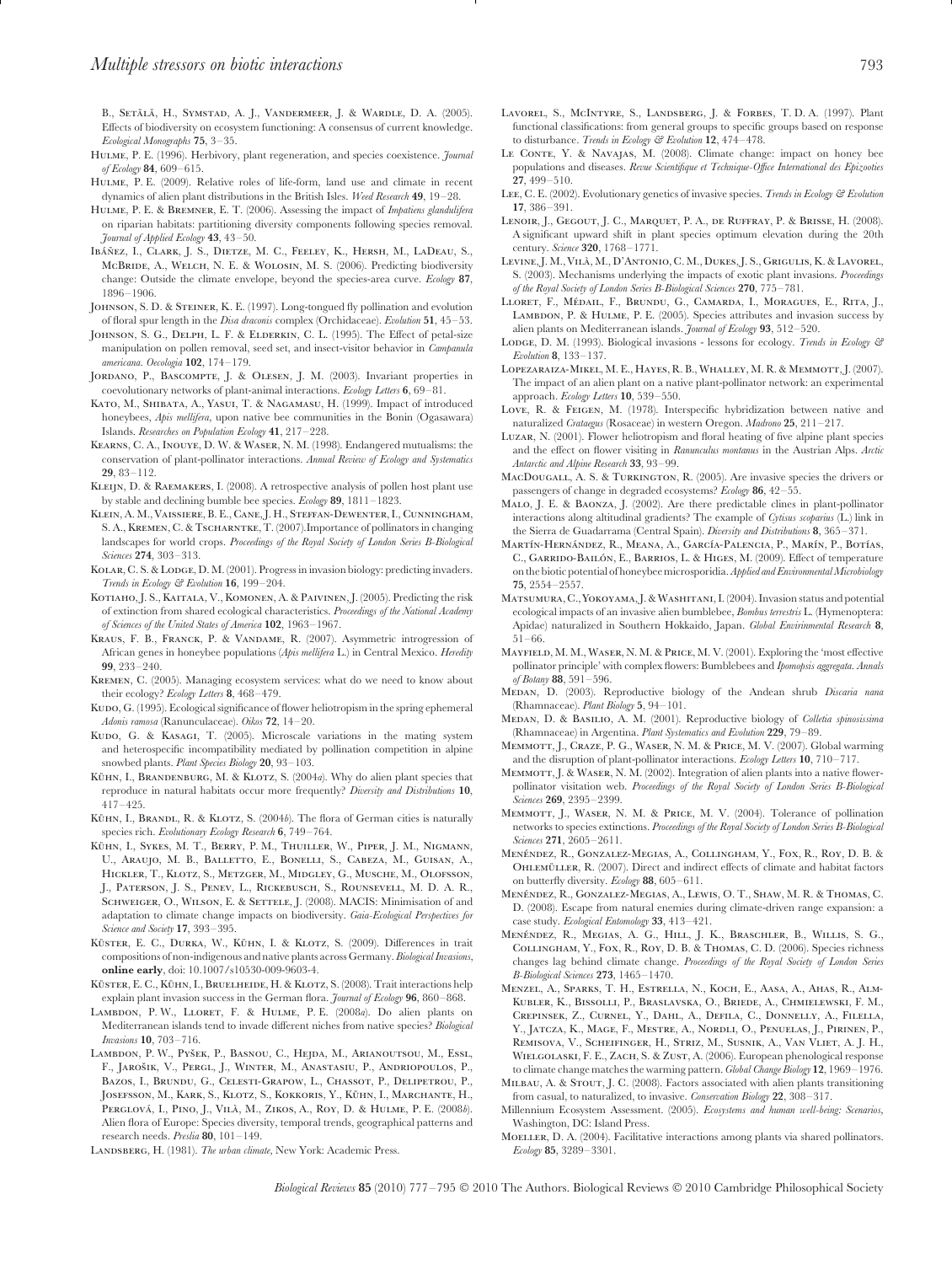- Morales, C. L. & Aizen, M. A. (2006). Invasive mutualisms and the structure of plant-pollinator interactions in the temperate forests of north-west Patagonia, Argentina. *Journal of Ecology* **94**, 171–180.
- Morales, C. L. & Traveset, A. (2009). A meta-analysis of impacts of alien vs. native plants on pollinator visitation and reproductive success of co-flowering native plants. *Ecology Letters* **12**, 716–728.
- MuÑoz, A. A. & CAVIERES, L. A. (2008). The presence of a showy invasive plant disrupts pollinator service and reproductive output in native alpine species only at high densities. *Journal of Ecology* **96**, 459–467.
- Nielsen, A. & Ims, R. A. (2000). Bumble bee pollination of the sticky catchfly in a fragmented agricultural landscape. *Ecoscience* **7**, 157–165.
- NIENHUIS, C. M., DIETZSCH, A. C. & STOUT, J. C. (2009). The impacts of an invasive alien plant and its removal on native bees. *Apidologie* **40**, 450–463.
- Niggemann, M., Jetzkowitz, J., Brunzel, S., Wichmann, M. C. & Bialozyt, R. (2009). Distribution patterns of plants explained by human movement behaviour. *Ecological Modelling* **220**, 1339–1346.
- Nylin, S. (1988). Host plant specialization and seasonality in a polyphagous butterfly, *Polygonia C-album* (Nymphalidae). *Oikos* **53**, 381–386.
- OHLEMÜLLER, R., GRITTI, E. S., SYKES, M. T. & THOMAS, C. D. (2006). Towards European climate risk surfaces: the extent and distribution of analogous and non-analogous climates 1931–2100. *Global Ecology and Biogeography* **15**, 395–405.
- Olesen, J. M., Bascompte, J., Elberling, H. & Jordano, P. (2008). Temporal dynamics in a pollination network. *Ecology* **89**, 1573–1582.
- Olesen, J. M., Eskildsen, L. I. & Venkatasamy, S. (2002). Invasion of pollination networks on oceanic islands: importance of invader complexes and endemic super generalists. *Diversity and Distributions* **8**, 181–192.
- PAINI, D. R., WILLIAMS, M. R. & ROBERTS, J. D. (2005). No short-term impact of honey bees on the reproductive success of an Australian native bee. *Apidologie* **36**, 613–621.
- PALMER, T. M., STANTON, M. L. & YOUNG, T. P. (2003). Competition and coexistence: Exploring mechanisms that restrict and maintain diversity within mutualist guilds. *American Naturalist* **162**, S63–S79.
- Parker, I. M. (1997). Pollinator limitation of *Cytisus scoparius* (Scotch broom), an invasive exotic shrub. *Ecology* **78**, 1457–1470.
- PARKER, I. M. & HAUBENSAK, K. A. (2002). Comparative pollinator limitation of two non-native shrubs: do mutualisms influence invasions? *Oecologia* **130**, 250–258.
- Parmesan, C. (1996). Climate and species' range. *Nature* **382**, 765–766.
- Parmesan, C. (2006). Ecological and evolutionary responses to recent climate change. *Annual Review of Ecology Evolution and Systematics* **37**, 637–669.
- PARMESAN, C., RYRHOLM, N., STEFANESCU, C., HILL, J. K., THOMAS, C. D., Descimon, H., Huntley, B., Kaila, L., Kullberg, J., Tammaru, T., Tennent, W. J., THOMAS, J. A. & WARREN, M. (1999). Poleward shifts in geographical ranges of butterfly species associated with regional warming. *Nature* **399**, 579–583.
- PEREBOOM, J. J. M. & BIESMEIJER, J. C. (2003). Thermal constraints for stingless bee foragers: the importance of body size and coloration. *Oecologia* **137**, 42–50.
- Petanidou, T., Kallimanis, A. S., Tzanopoulos, J., Sgardelis, S. P. & Pantis, J. D. (2008). Long-term observation of a pollination network: fluctuation in species and interactions, relative invariance of network structure and implications for estimates of specialization. *Ecology Letters* **11**, 564–575.
- PETANIDOU, T. & POTTS, S. G. (2006). Mutual use of resources in Mediterranean plant–pollinator communities: how specialized are pollination webs? In *Plant–pollinator interactions: from specialization to generalization* (eds. N. M. Waser & J. Ollerton), pp. 220–244. Chicago: University of Chicago Press.
- PETANIDOU, T. & SMETS, E. (1996). Does temperature stress induce nectar secretion in Mediterranean plants? *New Phytologist* **133**, 513–518.
- POMPE, S., HANSPACH, J., BADECK, F., KLOTZ, S., THUILLER, W. & KÜHN, I. (2008). Climate and land use change impacts on plant distributions in Germany. *Biology Letters* **4**, 564–567.
- POTTS, S. G., VULLIAMY, B., DAFNI, A., NE'EMAN, G. & WILLMER, P. (2003). Linking bees and flowers: How do floral communities structure pollinator communities? *Ecology* **84**, 2628–2642.
- PYŠEK, P. (1998). Alien and native species in Central European urban floras: a quantitative comparison. *Journal of Biogeography* **25**, 155–163.
- PYŠEK, P. & Richardson, D. M. (2007). Traits associated with invasiveness in alien plants: Where do we stand? In *Biological invasions* (ed. W. NENTWIG), pp. 97-126. Berlin, Heidelberg: Springer-Verlag.
- Pyšek, P., Richardson, D. M., Rejmánek, M., Webster, G. L., Williamson, M. & Kirschner, J. (2004). Alien plants in checklists and floras: towards better communication between taxonomists and ecologists. *Taxon* **53**, 131–143.
- PYŠEK, P., SÁDLO, J., MÁNDAK, B. & JAROSIK, V. (2003). Czech alien flora and the historical pattern of its formation: What came first to Central Europe? *Oecologia* **135**, 122–130.
- RICHARDSON, D. M., PYŠEK, P., REJMÁNEK, M., BARBOUR, M. G., PANETTA, F. D. & West, C. J. (2000). Naturalization and invasion of alien plants: concepts and definitions. *Diversity and Distributions* **6**, 93–107.
- Roques, A., Rabitsch, W., Rasplus, J. Y., Lopez-Vaamonde, C., Nentwig, W. & Kenis, M. (2009). Alien terrestrial invertebrates of Europe. In *Handbook of alien species in Europe* (ed. DAISIE), pp. 63–80. Drotrecht: Springer.
- ROUBIK, D. W. & WOLDA, H. (2001). Do competing honey bees matter? Dynamics and abundance of native bees before and after honey bee invasion. *Population Ecology* **43**, 53–62.
- Roy, D. B. & Sparks, T. H. (2000). Phenology of British butterflies and climate change. *Global Change Biology* **6**, 407–416.
- SALA, O. E., CHAPIN, F. S., ARMESTO, J. J., BERLOW, E., BLOOMFIELD, J., DIRZO, R., Huber-Sanwald, E., Huenneke, L. F., Jackson, R. B., Kinzig, A., Leemans, R., Lodge, D. M., Mooney, H. A., Oesterheld, M., Poff, N. L., Sykes, M. T., Walker, B. H., Walker, M. & Wall, D. H. (2000). Biodiversity–global biodiversity scenarios for the year 2100. *Science* **287**, 1770–1774.
- SCHWEIGER, O., SETTELE, J., KUDRNA, O., KLOTZ, S. & KÜHN, I. (2008). Climate change can cause spatial mismatch of trophically interacting species. *Ecology* **89**, 3472–3479.
- SETTELE, J., HAMMEN, V., HULME, P., KARLSON, U., KLOTZ, S., KOTARAC, M., Kunin, W., Marion, G., O'Connor, M., Petanidou, T., Peterson, K., Potts, S., PRITCHARD, H., PYŠEK, P., ROUNSEVELL, M., SPANGENBERG, J., STEFFAN-DEWENTER, I., SYKES, M., VIGHI, M., ZOBEL, M. & KÜHN, I. (2005). ALARM: Assessing Large-scale environmental Risks for biodiversity with tested Methods. *Gaia-Ecological Perspectives for Science and Society* **14**, 69–72.
- SETTELE, L. KUDRNA, O., HARPKE, A., KÜHN, L. VAN SWAAY, C., VEROVNIK, R., WARREN, M., WIEMERS, M., HANSPACH, J., HICKLER, T., KÜHN, E., VAN Halder, I., Veling, K., Vleigenhart, A., Wynhoff, I. & Schweiger, O. (2008). Climatic risk atlas of European butterflies. *BioRisk* **1**, 1–710.
- Sheppard, W. S., Rinderer, T. E., Mazzoli, J. A., Stelzer, J. A. & Shimanuki, H. (1991). Gene flow between African-derived and European-derived honey-bee populations in Argentina. *Nature* **349**, 782–784.
- Skelly, D. K., Joseph, L. N., Possingham, H. P., Freidenburg, L. K., Farrugia, T. J., Kinnison, M. T. & Hendry, A. P. (2007). Evolutionary responses to climate change. *Conservation Biology* **21**, 1353–1355.
- SMITH, A. R., WEISLO, W. T. & O'DONNELL, S. (2003). Assured fitness returns favor sociality in a mass-provisioning sweat bee, *Megalopta genalis* (Hymenoptera : Halictidae). *Behavioral Ecology and Sociobiology* **54**, 14–21.
- SMITH, R. I. L. (1996). Introduced plants in Antarctica: Potential impacts and conservation issues. *Biological Conservation* **76**, 135–146.
- Sowig, P. (1989). Effects of flowering plants patch size on species composition of pollinator communities, foraging strategies, and resource partitioning in bumblebees (Hymenoptera, Apidae). *Oecologia* **78**, 550–558.
- STARÝ, P. & TKALCŮ, B. (1998). Bumble bees (Hym., Bombidae) associated with the expansive touch-me-not, *Impatiens glandulifera* in wetland biocorridors. *Anzeiger fur Schadlingskunde Pflanzenschutz Umweltschutz* **71**, 85–87.
- Steffan-Dewenter, I. & Kuhn, A. (2003). Honeybee foraging in differentially structured landscapes. *Proceedings of the Royal Society of London Series B-Biological Sciences* **270**, 569–575.
- STEFFAN-DEWENTER, I., POTTS, S. G. & PACKER, L. (2005). Pollinator diversity and crop pollination services are at risk. *Trends in Ecology & Evolution* **20**, 651–652.
- STEFFAN-DEWENTER, I. & TSCHARNTKE, T. (2000). Resource overlap and possible competition between honey bees and wild bees in central Europe. *Oecologia* **122**, 288–296.
- STEINER, K. E., WHITEHEAD, V. B. & JOHNSON, S. D. (1994). Floral and Pollinator Divergence in 2 Sexually Deceptive South-African Orchids. *American Journal of Botany* **81**, 185–194.
- Stevens, M. H. H. (2006). Placing local plant species richness in the context of environmental drivers of metacommunity richness. *Journal of Ecology* **94**, 58–65.
- Stevens, M. I., Hogendoorn, K. & Schwarz, M. P. (2007). Evolution of sociality by natural selection on variances in reproductive fitness: evidence from a social bee. *BMC Evolutionary Biology* **7**, 153.
- Stimec, J., ScottDupree, C. D. & McAndrews, J. H. (1997). Honey bee, *Apis mellifera*, pollen foraging in southern Ontario. *Canadian Field-Naturalist* **111**, 454–456.
- Stout, J. C. (2007). Reproductive biology of the invasive exotic shrub, *Rhododendron ponticum* L. (Ericaceae). *Botanical Journal of the Linnean Society* **155**, 373–381.
- Stout, J. C., Kells, A. R. & Goulson, D. (2002). Pollination of the invasive exotic shrub *Lupinus arboreus* (Fabaceae) by introduced bees in Tasmania. *Biological Conservation* **106**, 425–434.
- Stout, J. C. & Morales, C. L. (2009). Ecological impacts of invasive alien species on bees. *Apidologie* **40**, 388–409.
- Strauss, S. Y., Lau, J. A. & Carroll, S. P. (2006). Evolutionary responses of natives to introduced species: what do introductions tell us about natural communities? *Ecology Letters* **9**, 354–371.
- Thomas, C. D., Bodsworth, E. J., Wilson, R. J., Simmons, A. D., Davies, Z. G., MUSCHE, M. & CONRADT, L. (2001). Ecological and evolutionary processes at expanding range margins. *Nature* **411**, 577–581.
- Thompson, J. N. (1998). Rapid evolution as an ecological process. *Trends in Ecology & Evolution* **13**, 329–332.
- Thomson, D. (2004). Competitive interactions between the invasive European honey bee and native bumble bees. *Ecology* **85**, 458–470.

*Biological Reviews* **85** (2010) 777–795 © 2010 The Authors. Biological Reviews © 2010 Cambridge Philosophical Society